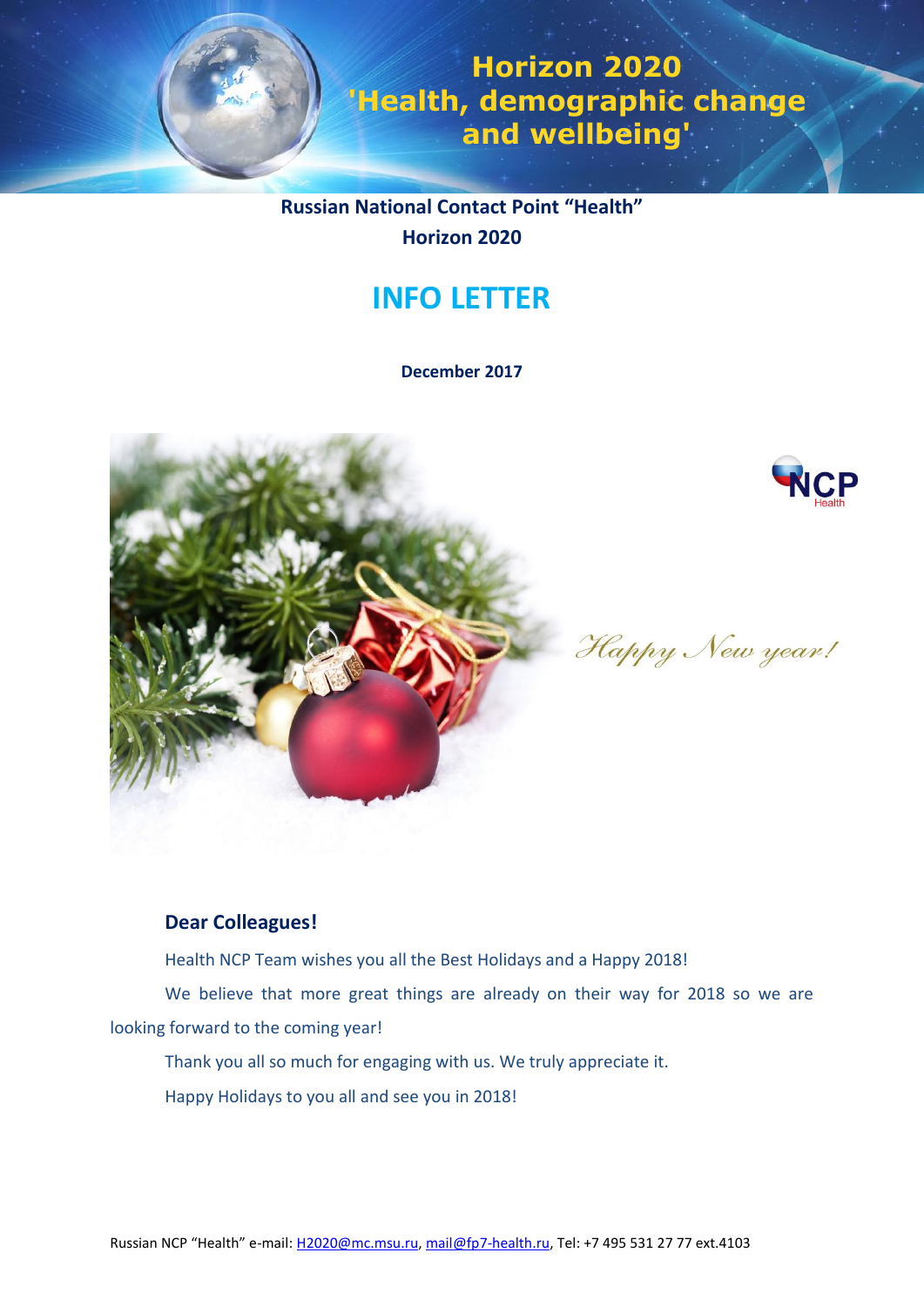# Info Day, Horizon 2020 - 'Health, demographic change and wellbeing'

The Health Open Info Day took place on **8 December**.

The Work Programme for Horizon 2020's Societal Challenge 1: Health, Demographic Change and Wellbeing over the next 3 years (2018-2020) was presented. Participants were informed about the topics, deadlines and process of the next calls for proposals.

With the principle of better health for all at its core, the Health, Demographic Change and Wellbeing Societal Challenge focuses on personalised health and care, infectious diseases and improving global health, innovative and sustainable health systems, decoding the role of the environment (including climate change) for health and well-being, digital transformation and cybersecurity in health and care.

The European Commission has published the EU-Russia coordinated call within the Work Programme 2018-2020 Horizon 2020 with a deadline on April 18, 2018. [http://ec.europa.eu/research/participants/portal/desktop/en/opportunities/h2020/topics/s](http://ec.europa.eu/research/participants/portal/desktop/en/opportunities/h2020/topics/sc1-bhc-21-2018.html) [c1-bhc-21-2018.html](http://ec.europa.eu/research/participants/portal/desktop/en/opportunities/h2020/topics/sc1-bhc-21-2018.html)

To find more information regarding the call please visit our website: <http://www.h2020-health.ru/en/competition-ru-eu>

Horizon 2020' Societal Challenge 1 Work Programme 2018-2020 is expected to offer calls for proposals with an overall budget of about €2 billion.

All presentations and video recordings are available on EC website: <http://ec.europa.eu/research/health/index.cfm?pg=newspage&item=171218>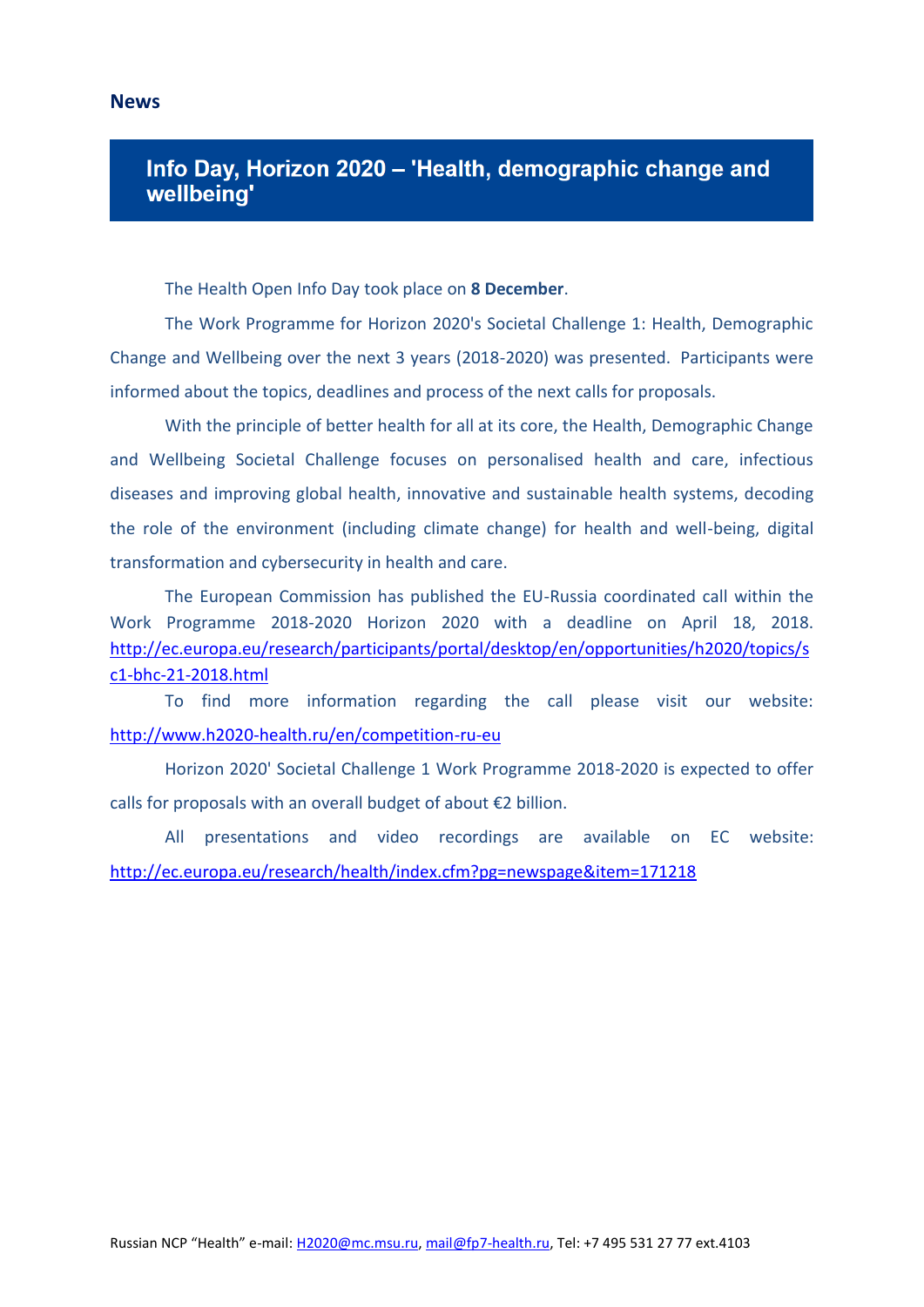# **Open Calls**

# **EU-Russia Coordinated call on infectious diseases**

The European Commission has published the call within the Work Programme 2018- 2020 Horizon 2020 on October 27, 2017 with a deadline on April 18, 2018.

*SC1-BHC-21-2018: Research on HIV, tuberculosis (TB) and/or hepatitis C (HCV) in patients with mono-, co-infections and/or comorbidities in the context of fostering collaboration with the Russian Federation*.

[http://ec.europa.eu/research/participants/portal/desktop/en/opportunities/h2020/t](http://ec.europa.eu/research/participants/portal/desktop/en/opportunities/h2020/topics/sc1-bhc-21-2018.html) [opics/sc1-bhc-21-2018.html](http://ec.europa.eu/research/participants/portal/desktop/en/opportunities/h2020/topics/sc1-bhc-21-2018.html)

In Russia, the call was published on November 22, 2017.

*Title: Research in priority areas of the Health field involving research organisations and universities of EU Member States within the framework of multilateral cooperation under the Horizon 2020 programme.*

Deadline for proposals submission: 18 May 2018

[http://fcpir.ru/participation\\_in\\_program/contests/list\\_of\\_contests/1\\_published/201](http://fcpir.ru/participation_in_program/contests/list_of_contests/1_published/2019-14-588-0001/) [9-14-588-0001/](http://fcpir.ru/participation_in_program/contests/list_of_contests/1_published/2019-14-588-0001/)

Detailed information about the call can be found on the following web pages: Russian: <http://www.h2020-health.ru/ru/competition-ru-eu> English: <http://www.h2020-health.ru/en/competition-ru-eu>

European and Russian researchers should write a common proposal and submit it to the European Commission. At the same time, Russian researchers should write another proposal and submit it to the Ministry of Education and Science of the Russian Federation. If the proposal is successful, European researchers will be financially supported by the European Commission and Russian researchers will be financially supported by the Ministry of Education and Science of the Russian Federation.

**If you are interested in participation please contact our NCP!**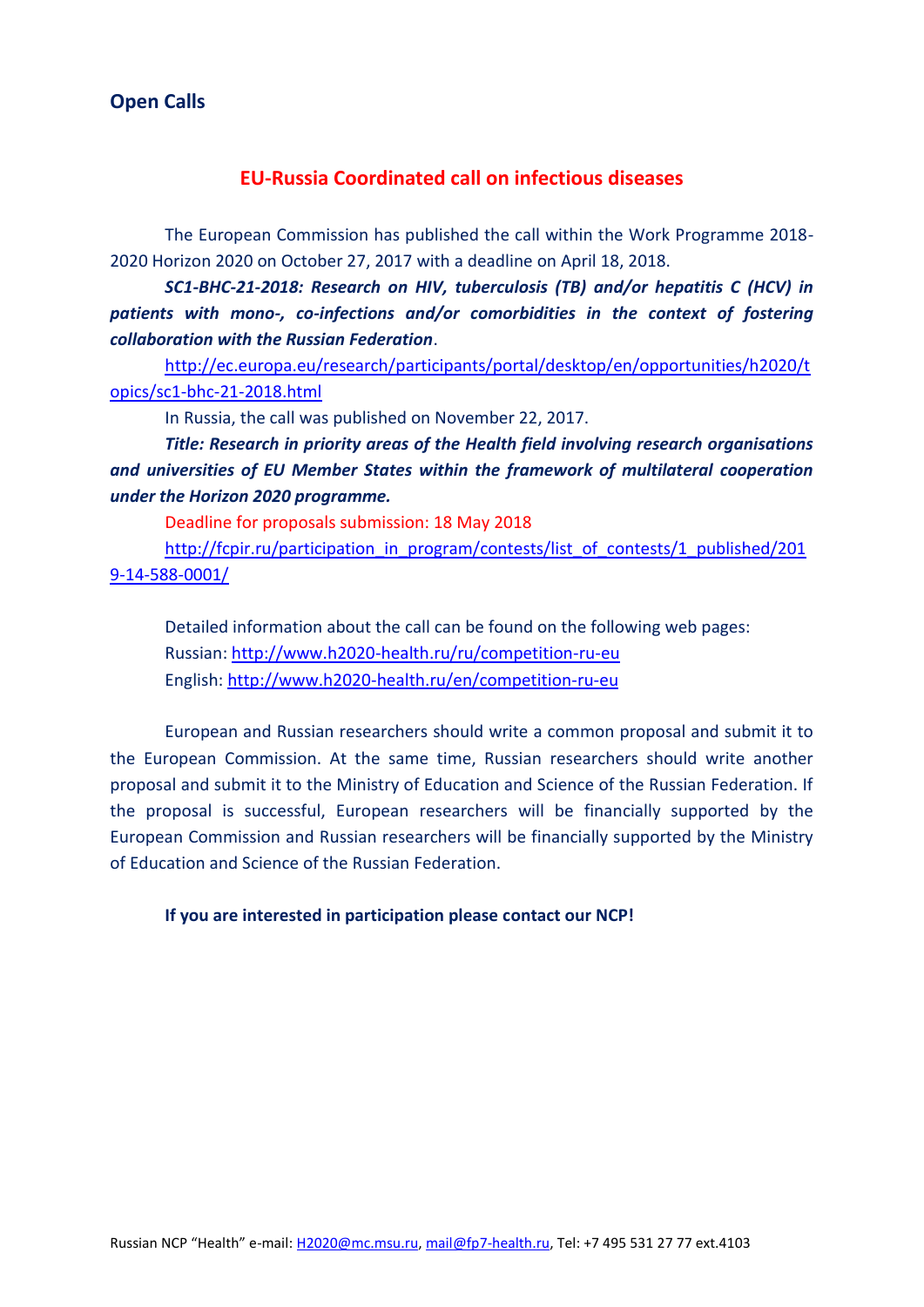

# **Work Programme 2018-20 Highlights**

# **Call - Better Health and care, economic growth and sustainable health systems H2020-SC1-BHC-2018-2020**

*This call will aim at reconciling better health and healthy ageing with the need to develop sustainable health and care systems and growth opportunities for the health and care related industries. The scope of the call may range from prevention, diagnosis, stratified approaches, predictive toxicology, the development of novel and repurposed therapeutic approaches, including medical technologies and advanced therapies, cohorts and registriesbased research, to integration of care and systemic digital solutions for health and ageing well. It aims to translate new knowledge into innovative applications and accelerate largescale uptake and deployment in different health and care settings, making health and care systems and services more accessible, responsive and efficient in Europe and beyond. To this end, the inclusion of private companies and other innovators in the projects is encouraged.*

### **1.1 Personalised medicine**

*This priority will aim at delivering personalised health and care solutions to benefit citizens. It will generate and translate knowledge on disease aetiology and technological innovation into personalised health and care solutions. Areas of application include chronic, rare and communicable diseases. This priority targets any type of population, including children, the ageing population and high-risk groups. Relevant links with the European Reference Networks will be sought. Research under this priority will also attempt to develop an understanding of the economic impact and the potential of personalised medicine to transform health systems.*

*The expected key impact of this priority is improved health outcomes for the citizens. Additional impacts are to:* 

*(i) establish Europe as a global leader in personalised medicine research;* 

*(ii) support the personalised medicine science base through a coordinated approach to research;* 

*(iii) provide evidence to policy makers of the benefit of personalized medicine to citizens and healthcare systems.* 

*The International Consortium on Personalised Medicine will be instrumental to achieve these aims.*

### **SC1-BHC-01-2019: Understanding causative mechanisms in co- and multimorbidities**

Proposals should identify and validate causative mechanisms (e.g. molecular, genetic, correlative, drug-drug interaction) combining mental and physical disorders through the integration of basic, pre-clinical and/or clinical research. Applicants should prove the relevance of the identified mechanisms for co-morbid development. Where pertinent,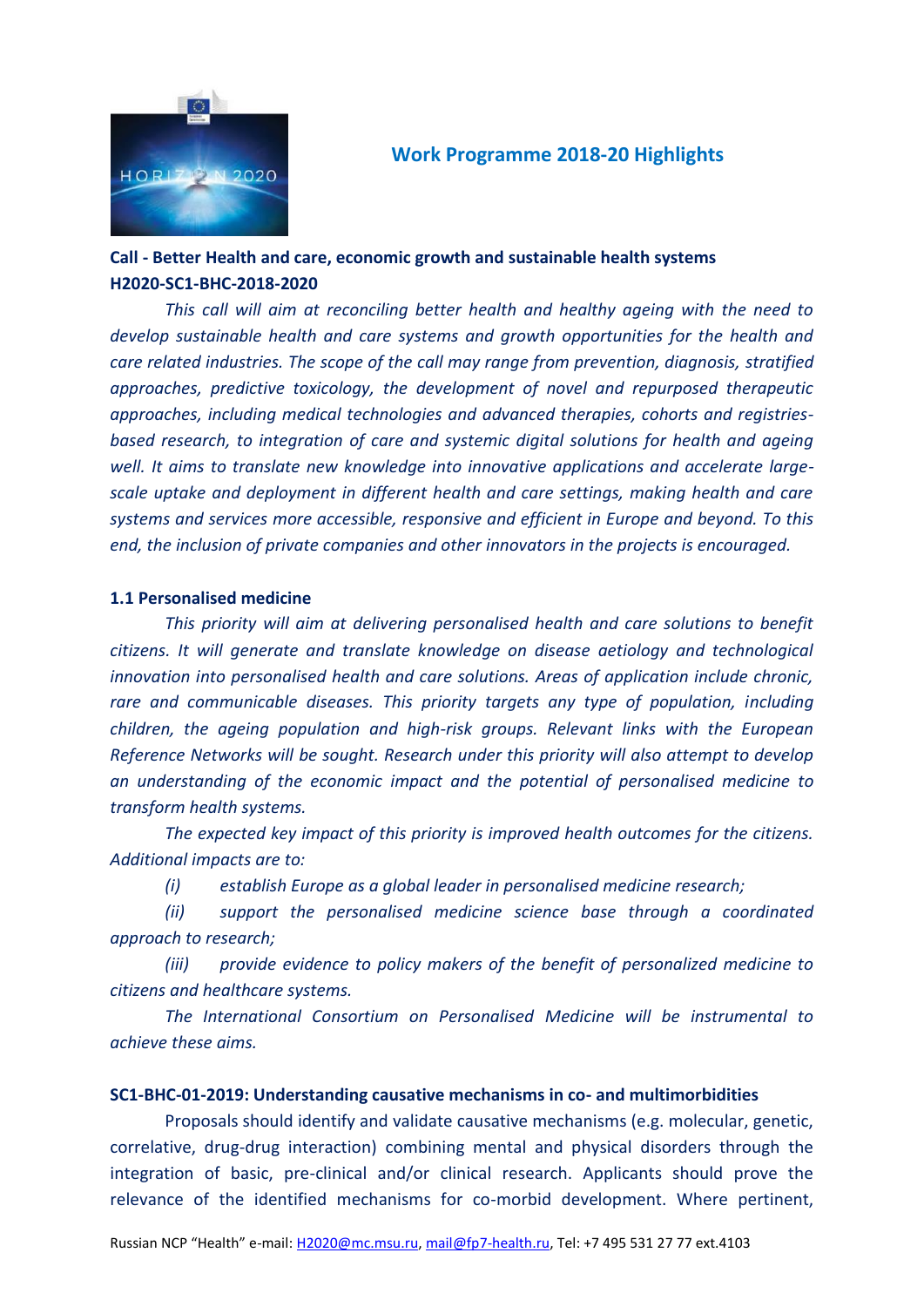development of biomarkers and other technologies for diagnosis and monitoring of comorbid conditions in patients is encouraged. A purposeful exploitation of existing data, biobanks, registries and cohorts is expected, but does not exclude generation of new data. Sex and gender aspects, age, socio-economic, lifestyle and behavioural factors and any other non- health related individual attributes should be taken into consideration. SME participation is strongly encouraged.

EU contribution: 4-6 million euro

Deadline: **02 Oct 2018 (First Stage)**, 16 Apr 2019 (Second Stage)

# **SC1-BHC-02-2019: Systems approaches for the discovery of combinatorial therapies for complex disorders**

Research should aim to understand at systems level the pathophysiology of a disorder in groups of patients responding well or poorly to particular therapies and further develop combinatorial therapies tailored to the needs of individuals or stratified patient groups.

Projects should focus on already available and/or authorised therapies and have access to standardized biobank samples derived from retrospective or currently running clinical studies. These patient samples should be re-analysed with modern high-throughput technologies. The existing and newly produced data should be integrated using systems approaches, which could combine sub-cellular/cellular and/or organ level in-silico models and network analysis as appropriate, and used to build more sophisticated computational frameworks to predict patient responses to combinatorial therapies. These predictions should be validated in pre-clinical and clinical studies taking into account sex and gender differences. Funding of late stage clinical trials is not within the scope of this topic.

EU contribution: 4-6 million euro

Deadline: **02 Oct 2018 (First Stage)**, 16 Apr 2019 (Second Stage)

# **SC1-BHC-03-2018: Exploiting research outcomes and application potential of the human microbiome for personalised prediction, prevention and treatment of disease**

The aim is to achieve understanding of balanced states of health and on that basis to deliver personalised approaches and clinical tools for predicting and preventing diseases. Proposals should integrate and use high quality microbiome, metabolome and other -omics data produced by large scale international initiatives. They should combine and expand these data with approaches including disease-oriented functional analysis, endogenous and exogenous factors, innovative imaging, functional, structural and lifestyle, ageing, dietary data, environmental data, mental disorders and/or any other comorbidity. Proposals should build on data from existing microbiome projects and, as appropriate, on data from other international initiatives. Focussed production of new data should make subject coverage more comprehensive with the aim of delivering more valuable clinical tools. Proposals should address relevant ethical implications, take into account sex and gender differences, the effect of country-specific issues and should include a section on research data management.

EU contribution: 10-15 million euro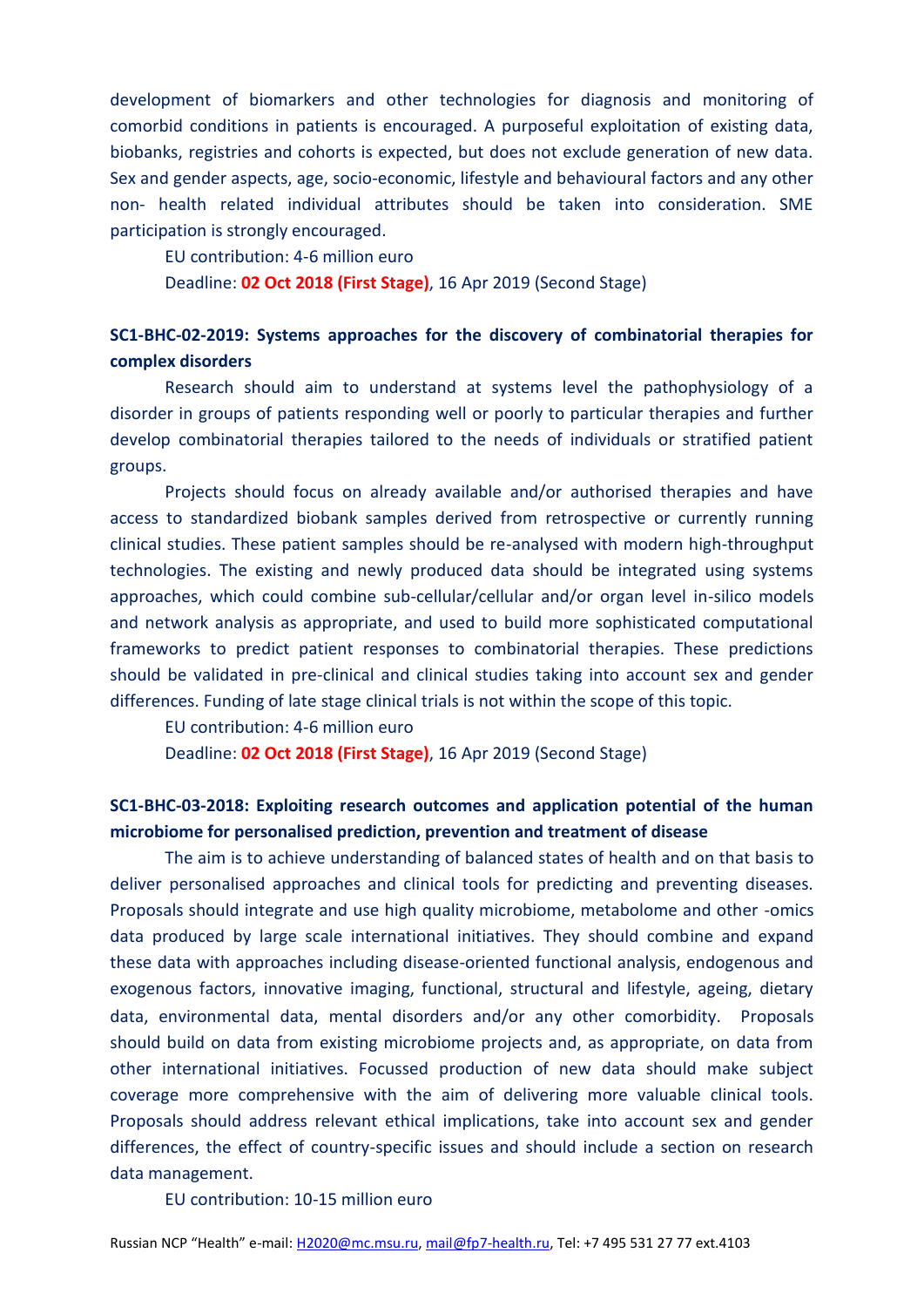#### Deadline: **18 Apr 2018**

#### **SC1-BHC-04-2018: Rare Disease European Joint Programme Cofund**

The overall objective is to implement a European Joint Programme (EJP) Cofund for Rare Diseases which would create a research and innovation pipeline "from bench to bedside" ensuring rapid translation of research results into clinical applications and uptake in healthcare for the benefit of patients. The initiative should follow the policies and contribute to the objectives of the International Rare Diseases Research Consortium (IRDiRC).

The specific objectives of the EJP Cofund are to improve integration, efficacy, production and social impact of research on rare diseases through the development, demonstration and promotion of sharing of research and clinical data, materials, processes, knowledge and know- how, and to implement and further develop an efficient model of financial support for research on rare diseases including basic, clinical, epidemiological, social, economic, and health service research. Reaching these objectives requires support of a wide range of activities and participants which cannot be achieved with an ERA-NET-Cofund.

EU contribution: 50-55 million euro Deadline: **18 Apr 2018**

### **SC1-BHC-05-2018: International flagship collaboration with Canada for human data storage, integration and sharing to enable personalised medicine approaches**

To build a collaboration of stakeholders in Europe and Canada in the domain of repositories storing and sharing human –omics data that will create a framework for longterm cooperation. In order to do so, this programme aims to enhance and standardise data deposition, curation and exchange procedures thus ensuring better data reuse and increased benefit to the scientific communities worldwide. The selected projects should build on the data quality metrics, standards and access policies developed by major international initiatives (e.g., IHEC, ICGC, IHMC, MME).

EU contribution: 4-6 million euro

Deadline: **18 Apr 2018**

# **SC1-HCO-01-2018-2019-2020: Actions in support of the International Consortium for Personalised Medicine**

Each action should focus on one of the following fields:

- International aspect: The action should focus on building links with third countries by analysing the potential and advantages of collaboration in personalised medicine (PM) with those countries, studying areas of interest for Europe in PM collaboration and promoting international standards in the field. In particular the uptake of personalised approaches in health systems and healthcare should be addressed, taking into account social and cultural aspects, health economy issues and equitable healthcare. For the 2018 call, the project should focus on CELAC as a group of countries, and for the 2019 call on China. Due to the specific challenge of this topic, in addition to the minimum number of participants set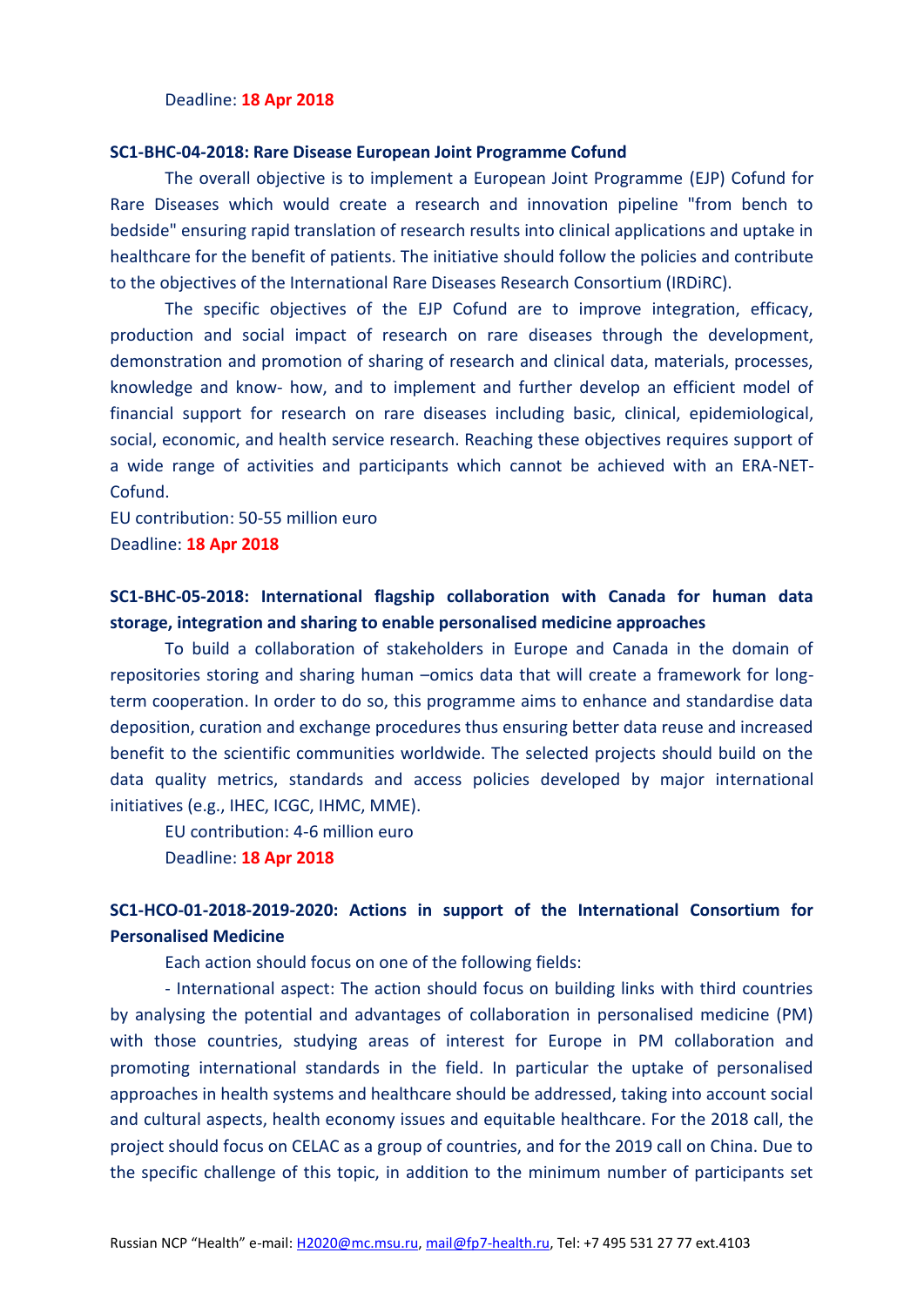out in the General Annexes, proposals shall include at least one participant from the international partner region CELAC or from China, respectively.

- Regional aspect: The action should establish and support networking between regions and interregional cooperation in different European countries, in particular linking remote or sparsely populated regions with regions harbouring critical mass of medical and PM expertise while taking into account broader socio-economic and cultural aspects. The focus of the action can include aspects of genomic analysis, me-Health (mobile and electronic Health), telemedicine etc. but should aim at structuring PM application at regional level. Linkage to existing inter-regional projects (financed by INTERREG programmes) or interregional partnerships of Thematic Smart Specialisation Platforms will be actively encouraged. (2018 call).

- Healthcare- and pharma-economic models for personalised medicine, interlinking European public health approaches with medical practice and financing. The action should carry out studies in support of research in and development of new health- and pharma economic models for PM, including prevention, to capture value and to develop relevant health financing models. Analysing mid- and long-term impacts of innovative products designated for sub-sets of patient populations on the patients themselves and on public health systems. Assessing the benefits of personalised medicine development for citizens and their broader social environment while ensuring patient safety, access, equity, solidarity, data safety and financial sustainability of public health systems in the EU. The action should involve different relevant stakeholders and take into account work being carried out by other EU funded initiatives, such as EUnetHTA. SME participation is encouraged. Results of the studies and workshops should be actively disseminated to a wider audience, including relevant authorities, professionals and the wider public. (2018 call).

- Standardisation for clinical study design. Establishment of innovative clinical trial design methodology for PM, including guidelines for research and reflection papers. The action should take into account sex/gender differences as well as the work done by relevant stakeholders and authorities such as EMA37 and the HMA network38, as well as the European legal framework. SME participation is encouraged. The results of the studies and workshops should be actively disseminated to a wider audience, including, industry, researchers and other professionals. (2019 call).

EU contribution: 1,5-2 million euro Deadline: **18 Apr 2018,** 16 Apr 2019

# **SC1-HCO-02-2018: Data integration and data-driven in-silico models for enabling personalised medicine - a European standardization framework**

The proposal should establish a forum for in-silico methodologies applied in translational and clinical research, where different transnational initiatives should meet and debate on their standardisation strategies. The project should evaluate the data integration and data-driven in-silico models strategies and identify best practices for integrating and modelling heterogeneous human disease data transnationally. The project should focus on those heterogeneous types of human data which are best structured (addressing relevant ethical implications and sex and gender differences) and thus pose fewer technical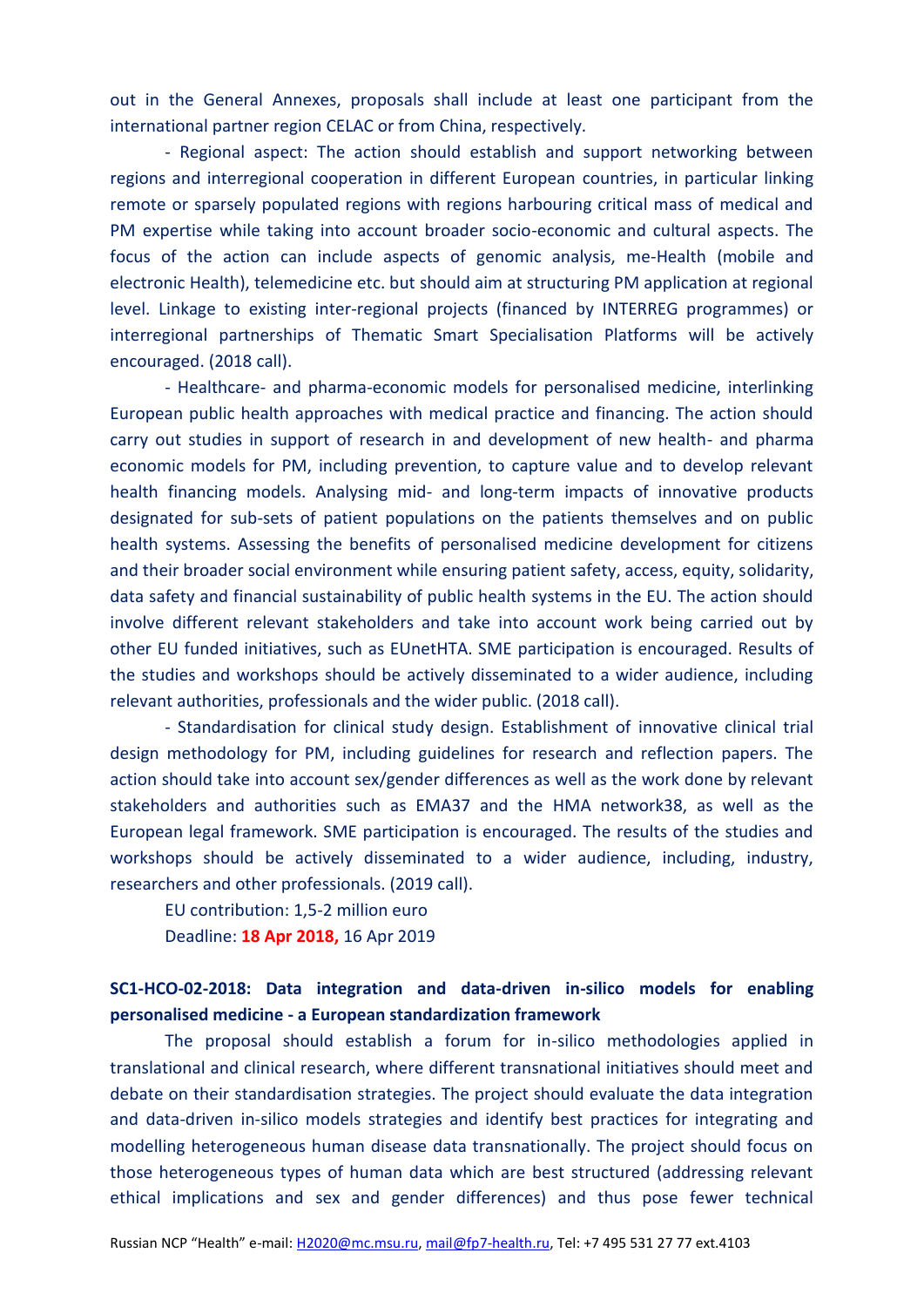challenges for transnational sharing of data. Such data could be in principle biological and clinical data and the models should comprise of several computational models e.g. systems biology, physiological modelling, network analysis etc.

EU contribution: 1,5-2 million euro

Deadline: **18 Apr 2018**

## **SC1-HCO-04-2018: ERA-NET to support the Joint Programming in Neurodegenerative Diseases strategic plan (JPND)**

Proposals should pool the necessary financial resources from participating national or regional research programmes in the area of neurodegenerative diseases research by implementing a transnational joint call for proposals resulting in grants to third parties with EU co-funding, with a view to scale-up the implementation of the JPND Research Strategy. Proposers are requested to also implement other joint activities, including training and additional joint calls without EU co-funding.

Proposals should also promote the strategic alignment of research activities related to neurodegenerative diseases across Europe, such as developing and aligning national research plans and strategies, making data bases more accessible and interoperable, harmonisation of measurements and methodologies, networking of already existing structures and studies, training etc.

Proposals should demonstrate the expected impact on national and transnational programmes as well as the leverage effect on European research and competitiveness, and should plan the development of key indicators for supporting this.

Participation of legal entities from third countries is encouraged in the joint call as well as in other joint activities including additional joint calls without EU co-funding. Participants from these countries may request a Union contribution (on the basis of the ERA-NET unit cost) for the coordination costs of additional activities.

EU contribution: 4-5 million euro

Deadline: **18 Apr 2018**

#### **1.2 Innovative health and care industry**

*This priority will focus on turning innovative knowledge and technologies into practical applications benefiting citizens, healthcare systems and businesses. It will support the most innovative stakeholders in Europe in the area of health and care research. Areas of research will include innovative diagnostics and therapeutics, including advanced therapies. SMEs will be an important component and target of this priority. Actions under this priority are expected to demonstrate clear exploitation potential and socioeconomic benefits for patients and sustainable health systems.* 

#### **SC1-BHC-09-2018: Innovation platforms for advanced therapies of the future**

Building on European strengths and using the definition set out in Regulation (EC) 1394/2007, projects should create knowledge, testing and exploitation platforms around innovative concepts for advanced therapy development. Platforms should comprise the components and expertise necessary to create a solid foundation on which to build possible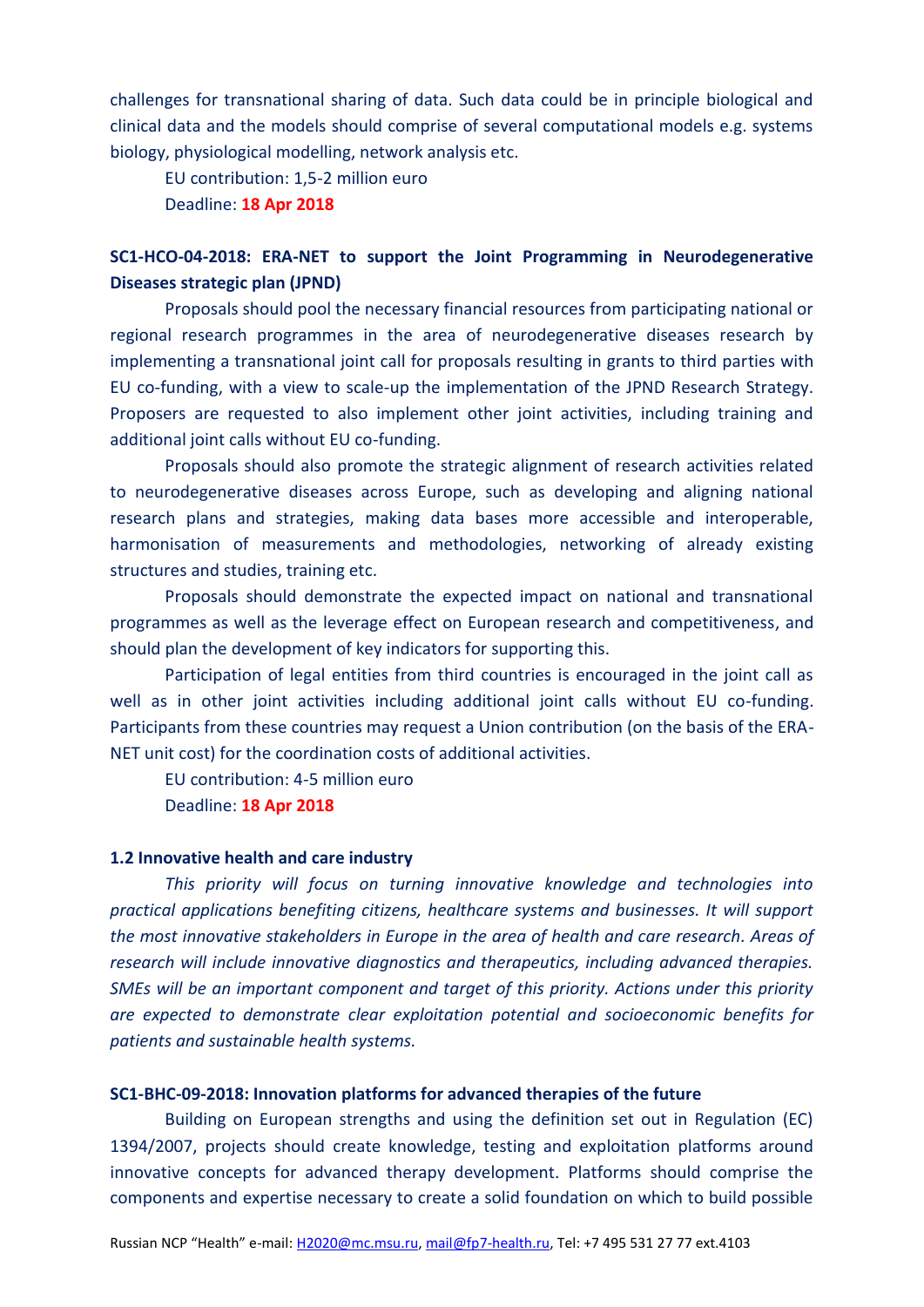new therapeutic approaches and/or aim to overcome particular development bottlenecks. Possible components could include studying the basic biology of the potential therapy and investigating its mode of action, proof of concept (in vitro, in animal models – where necessary - or first-in–man studies); safety, efficacy, characterisation, refinement and manufacturing of the product could be considered. Projects should also propose a business model for exploiting results and carry out appropriate outreach and public information activities. Examples of issues that have been identified as holding back the field include gene delivery to cells, reducing off-target effects in gene therapy, immunogenicity of potential new therapies, cell homing and tracking, lack of adequate pre-clinical models, or responding to regulatory concerns, such as potency assays, product characterization, or bank-to-bank variability (non-exhaustive list for illustrative purposes only). Sex and gender differences should be investigated, where relevant. Potential ethical issues should be addressed.

EU contribution: 12-15 million euro Deadline: **18 Apr 2018**

### **SC1-HCO-05-2018: Strengthening regulatory sciences and supporting regulatory scientific advice**

Proposals should; (i) establish, regularly update and disseminate a comprehensive inventory43 of existing support activities for regulatory Scientific Advice and Protocol Assistance in Europe such as the Innovation Task Force (ITF44) briefing meetings; (ii) analyse the effectiveness of existing support activities and develop a common strategy for training programmes to strengthen regulatory sciences and improve support for successful outcomes from regulatory Scientific Advice and Protocol Assistance based on identified best practices; (iii) support and/or advice for the delivery of corresponding pilot training programmes in an efficient and collaborative manner, and (iv) assess the need for and possibly propose additional mechanisms sustainably supporting academic groups in regulatory Scientific Advice and Protocol Assistance procedures.

EU contribution: 1,5-2 million euro Deadline: **18 Apr 2018**

#### **1.3 Infectious diseases and improving global health**

*This priority will tackle infectious diseases and the health of vulnerable groups. Taking a 'One Health'- and a more personalised approach, it will target the improvement of risk assessment and surveillance tools, and the development of innovative medical countermeasures addressing in particular antimicrobial resistance, emerging and reemerging infectious diseases (public health emergencies) and poverty-related and neglected diseases. Also relevant to this priority are maternal and newborn health, global collaboration on non-communicable diseases and on brain research, up-scaling interventions in specific diseases to populations in low-and middle-income countries and in vulnerable populations of high-income countries and the connection between global health and extensive migration waves. This priority links to the EDCTP, the EU and WHO (World Health Organisation) Global AMR action plans, the European One Health Action Plan against Antimicrobial Resistance,*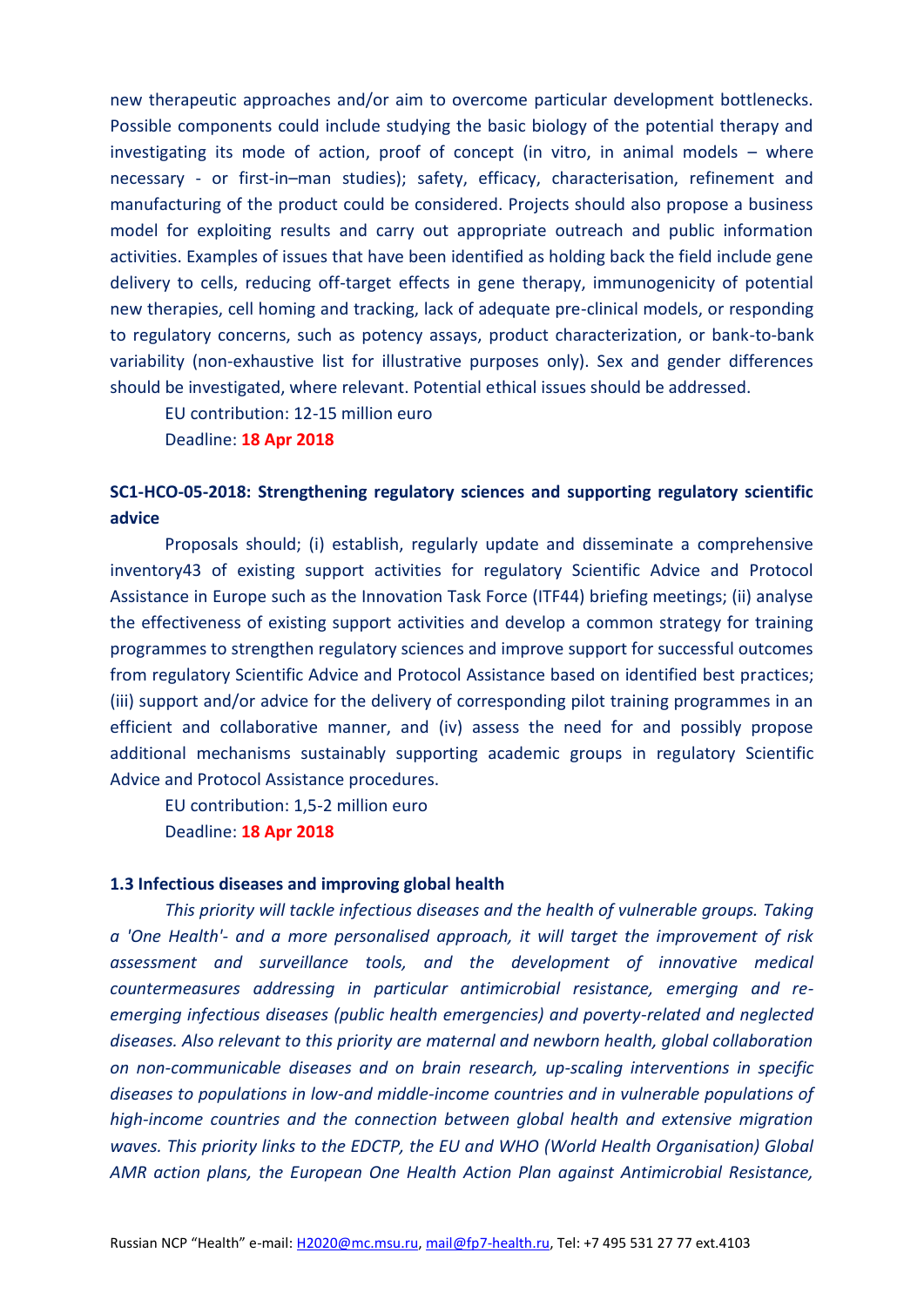*the global coordination of emerging infectious diseases research, and further multi-lateral research initiatives.*

# **SC1-BHC-14-2019: Stratified host-directed approaches to improve prevention, treatment and/or cure of infectious diseases**

Proposals should test emerging concepts in drug and/or vaccine development in order to address the problem of antimicrobial drug resistance and to optimize therapeutic, curative or preventive measures against infectious diseases of major concern for Europe. Proposals should capitalize on knowledge of the role of host factors, immune-modulators or of host- pathogen interactions influencing disease outcome that can be utilized to strengthen the response to treatment or prevention measures. This should lead to new enhanced therapies, cures and/or preventive measures. Differences in factors such as age, gender and genetic variation among the human population should be taken into consideration.

The proposals should focus on late pre-clinical and/or clinical research, supporting proof of concept and selecting relevant biomarkers for clinical validation. They should take advantage of existing or newly established cohorts to help identify factors for predicting the course of the disease and its response to the intervention in stratified patients.

EU contribution: 6-10 million euro

Deadline: **02 Oct 2018 (First Stage)**, 16 Apr 2019 (Second Stage)

# **SC1-BHC-15-2018: New anti-infective agents for prevention and/or treatment of neglected infectious diseases (NID)**

The topic bridges the gap between preclinical and early clinical development of drugs and/or vaccines against neglected bacterial and parasitic diseases56. Therefore, the proposed actions should focus on late preclinical (e.g. validation in animal models, toxicology, Good Manufacturing Practices (GMP) production, preparation of Investigational Medicinal Product Dossier) and early clinical (up to phase 1) development of already existing lead drug and vaccine candidates. Multidisciplinary platforms bringing together academic and industry research teams, from European and disease-endemic countries, with the capacity to exploit existing experience and propose innovative solutions addressing several relevant pathogens are particularly encouraged. Sex and gender differences should be taken into account where relevant.

EU contribution: 5-10 million euro

Deadline: **06 Feb 2018 (First Stage)** 04 Sep 2018 (Second Stage)

# **SC1-BHC-16-2018: Global Alliance for Chronic Diseases (GACD) - Scaling-up of evidencebased health interventions at population level for the prevention and management of hypertension and/or diabetes**

Proposals must focus on the scale-up of interventions at population level for hypertension and/or diabetes prevention and/or management in LMIC, and/or in vulnerable populations in HIC. Proposals addressing comorbidities with either hypertension or diabetes, including between them, are encouraged.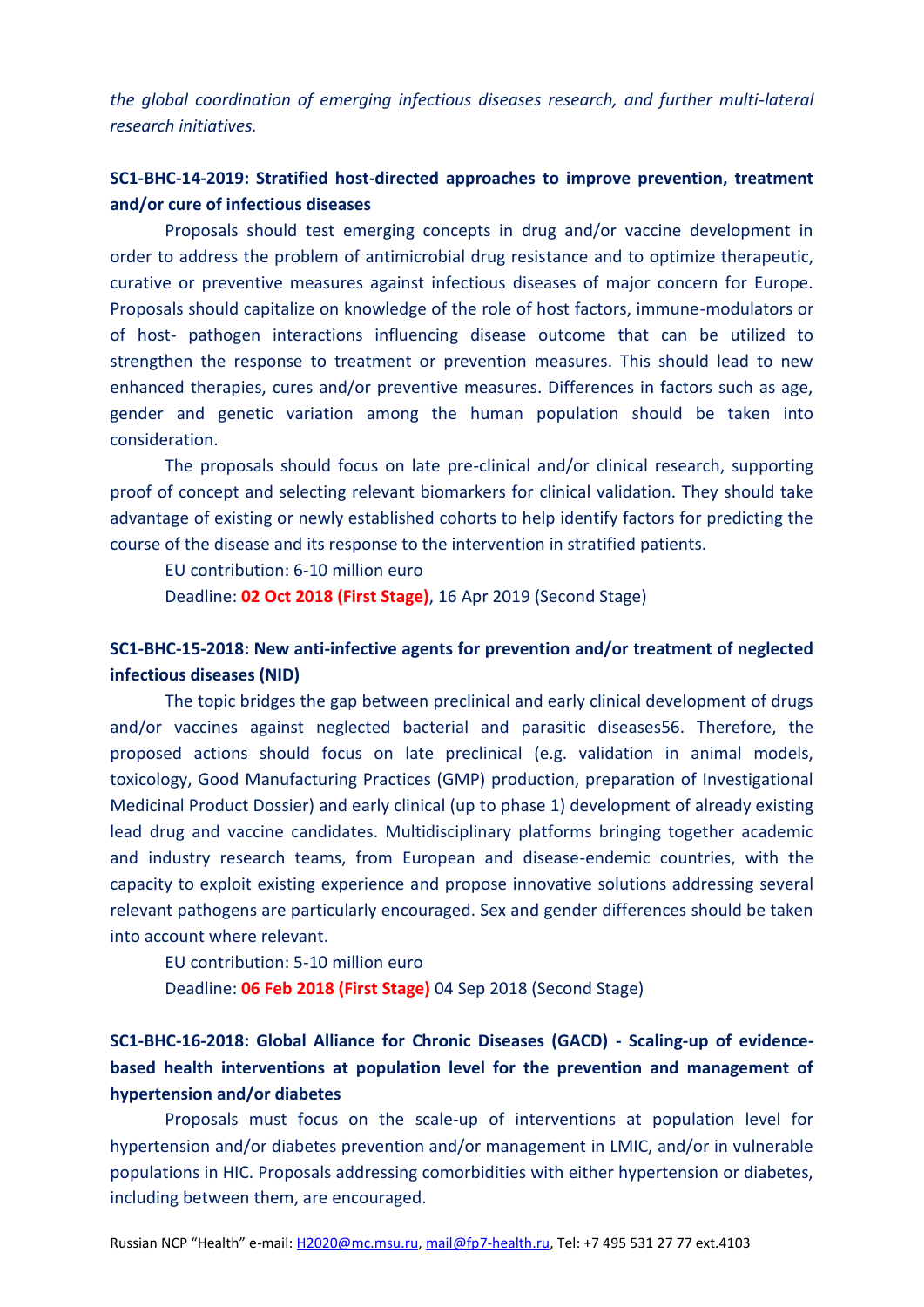Proposals must align with commitments or planned commitments at a regional or country level to implement evidence-based interventions (including evidence of costeffectiveness and affordability) across health or other sectors. Policymakers, intervention payers (excluding research funding agencies), researchers (including local researchers), implementers and beneficiaries should be involved at all stages of the intervention development and implementation design to identify the challenges to intervention delivery in real settings. Such partners will be integral to the success and sustainability of the programme and it is essential that they are engaged early, and participate actively in the design of the research proposal. Researchers should collaborate closely with the authorities responsible for the programme's delivery. Those authorities must pay for and provide the interventions, possibly through loans contracted from development banks or other financial providers. Proposals will carry out the research associated with the scale-up of the intervention.

EU contribution: 2-4 million euro Deadline: **18 Apr 2018**

# **SC1-BHC-18-2018: Translational collaborative cancer research between Europe and the Community of Latin American and Caribbean States (CELAC)**

Proposals must focus on translational and multidisciplinary research to identify specific patient groups in view of improving one or more of the following aspects: screening, early detection, diagnosis, and/or prognosis.

Proposals must build on the diverse genetic backgrounds, risk factors, cancer incidence67, geographical environment, and/or different healthcare models (including social care and volunteers) in European and CELAC countries.

Proposals may integrate molecular, behavioural, nutritional, clinical, social and environmental epidemiology data from cohorts; registries; biobanks; repositories; research infrastructures;

Considerations of effectiveness and potential clinical benefit should be integrated in the proposals where relevant.

Specific population age groups, sex and gender aspects, socio-economic, ethical, ethnic, cultural, lifestyle and behavioural factors and any other non-health related individual attributes should be taken into consideration where relevant.

Due to the specific challenge of this topic, in addition to the minimum number of participants set out in the General Annexes, proposals shall include at least two participants from two different CELAC countries.

EU contribution: 2-4 million euro Deadline: **18 Apr 2018**

#### **SC1-BHC-19-2019: Implementation research for maternal and child health**

Proposals should focus on implementation research for improving maternal and child health with a focus on the first '1000 days' from pregnancy until two years of age. This research can take place in either high income countries or low and middle income countries, or in a combination thereof.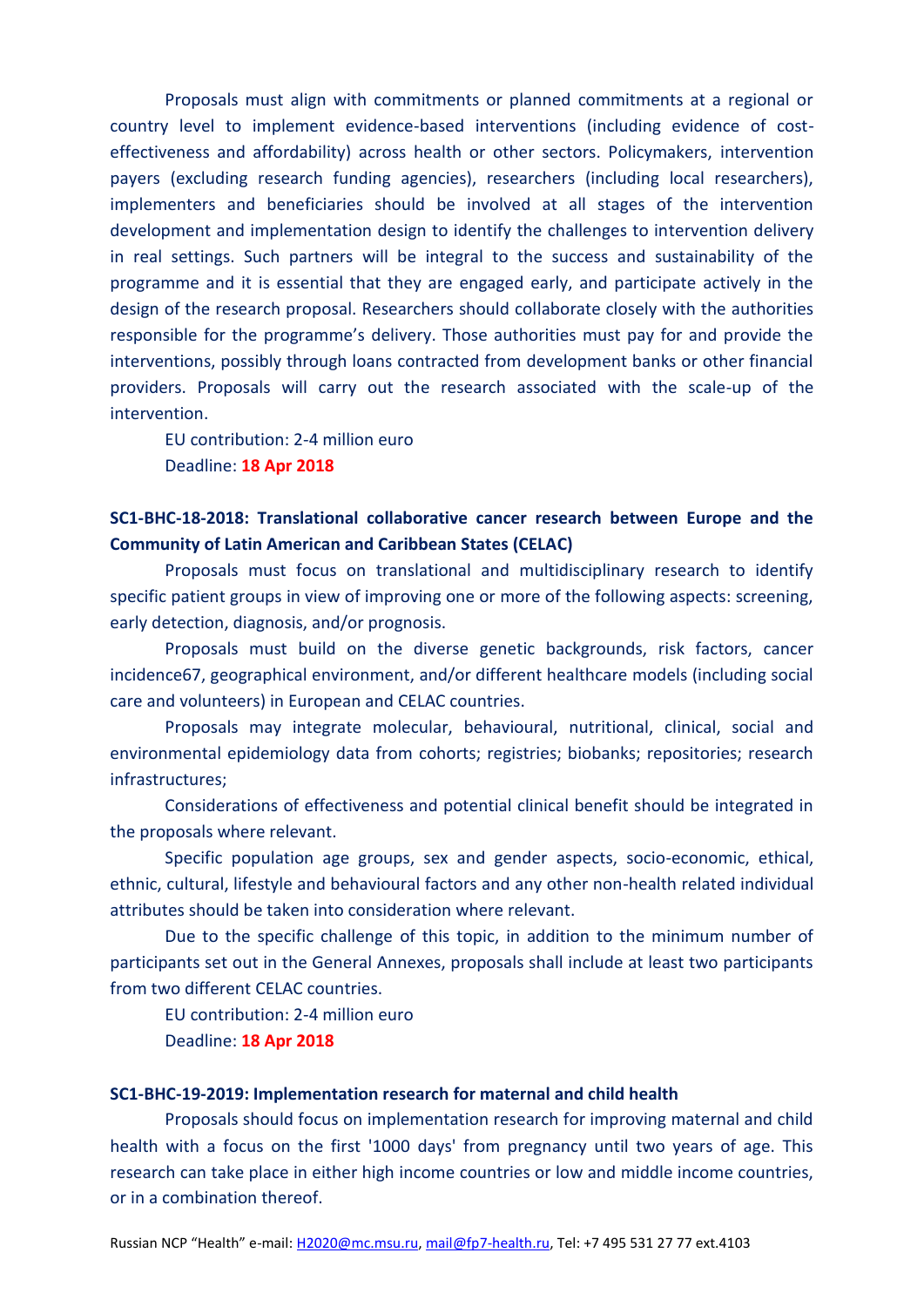The implementation research in the first 1000 days may cover:

• new or improved health service delivery interventions that strengthen maternal and child health; and/or

• the scaling up and/or adapting of existing evidence-based interventions to new contexts. Neither pre-clinical research nor clinical trials in the context of product development are within the scope of this call.

EU contribution: 2-4 million euro

Deadline: **02 Oct 2018 (First Stage)**, 16 Apr 2019 (Second Stage)

**SC1-BHC-21-2018: Research on HIV, tuberculosis (TB) and/or hepatitis C (HCV) in patients with mono-, co-infections and/or comorbidities in the context of fostering collaboration with the Russian Federation**

Proposals should address one or more of the following subtopics:

- TB: To investigate biomarkers or new diagnostic tests for early screening of TB risk groups for TB infection and identification of antimicrobial drug resistance.

- HIV: To investigate the susceptibility to HIV and/or disease progression rate after infection, including various HIV subtypes and/or transmission clusters, and/or the development of adverse effects during antiretroviral therapy and concomitant diseases (comorbidities and/or co-infections, including with tuberculosis).

- HCV: To evaluate the genetic determinants of the virus and the host, and comorbid conditions that can be involved in disease progression and create the basis for the development of future HCV treatment strategies.

In performing the research agenda to address one (or more) of the listed subtopics, the applicants might make use of already established European cohort networks or establish new collaborations thus widening their geographical scope and include HIV, HCV and/or TB mono or co-infected individuals and perform retrospective or prospective studies. Proposed actions should take into consideration vulnerable groups and target populations, which may include, but not limited to: ageing subjects, injecting drug users and other social risk groups. Sex and gender differences should be taken into account where relevant.

EU contribution: 2-3 million euro

Deadline: **18 Apr 2018**

# **SC1-HCO-06-2018: Establishment of an International Network of Social Sciences Research Centres to help address governance and other challenges in the preparedness for and the response to infectious threats**

The scope of this Coordination and Support Action (CSA) is to: I. Initiate, in an organised and coordinated manner, the International Network of Social Sciences Research Expertise, addressing governance challenges, engage with stakeholders on behalf of network members, and work with research funding agencies to grow the network to an effective, internationally representative scale. The proposed network would have the following main objectives:

- Strengthen research capacity and catalyse social sciences researchers to generate and apply new knowledge about effective governance arrangements for infectious disease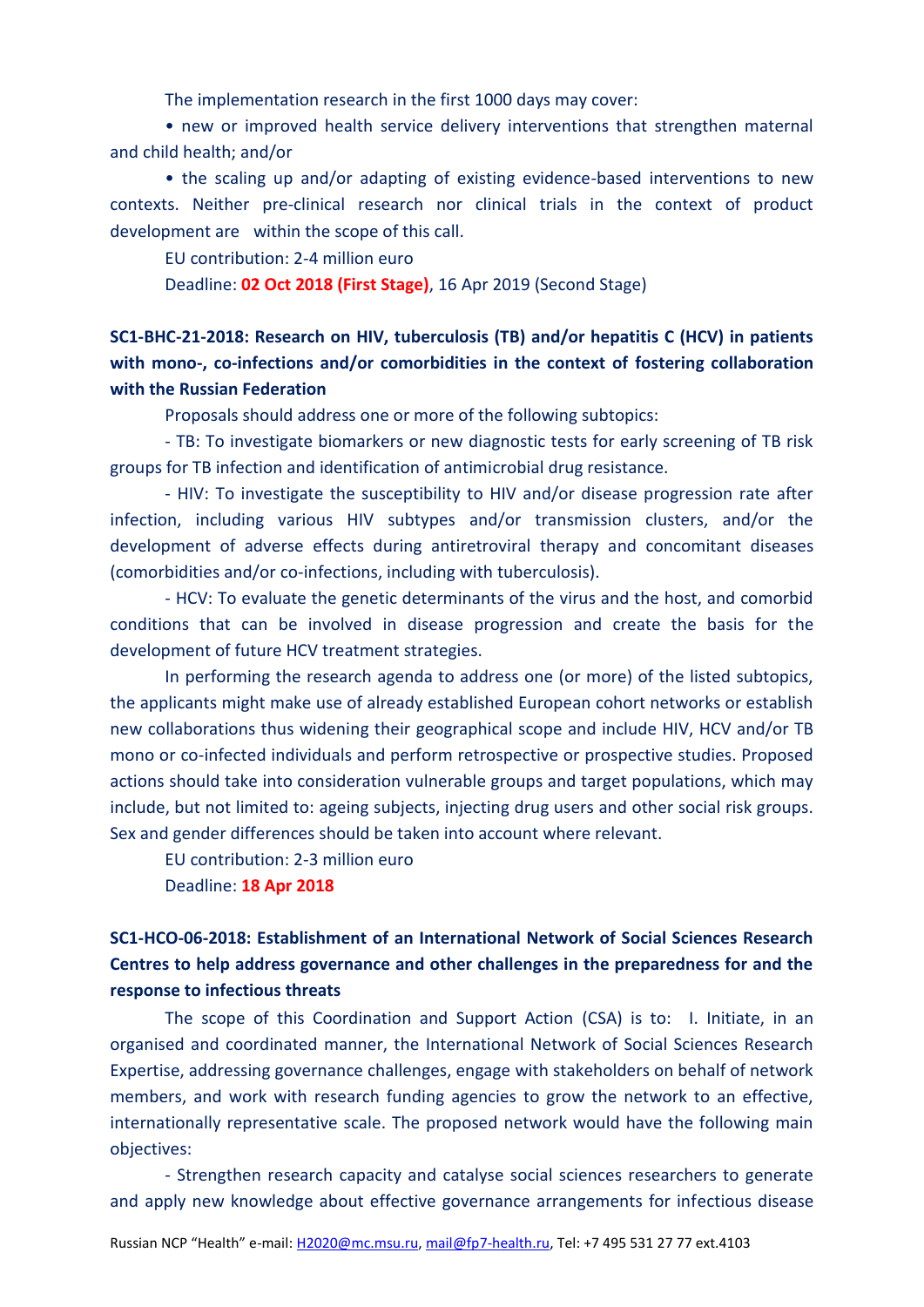preparedness, combating antimicrobial resistance, and prevention and response efforts. This would include addressing the ethical, legal and social aspects (ELSA) as well as among others the issue of accessibility;

- Foster cross-region and global research collaborations to better connect researchers currently working in isolation and to support bigger, more robust social science research on the governance aspects of infectious threat prevention and response;

- Facilitate ongoing engagement between researchers and global policymakers to inform national and global decision-making on appropriate governance arrangements for effective prevention and response measures;

- Inform and enable better preparedness and response efforts through the application of knowledge, sharing of lessons learned, and creation of improved governance arrangements. But also be a source of advice in case of a public health emergency, to inform priority setting and response from a social science perspective. In this respect flexibility will be expected from the consortium.

Deadline: **18 Apr 2018**

# **SC1-HCO-08-2018: Creation of a European wide sustainable clinical research network for infectious diseases**

Proposals should build on successful European collaborative initiatives such as PREPARE and COMBACTE and further advance clinical research in the field of infectious disease by supporting the establishment of a European wide multidisciplinary clinical research network. Such a network should be capable of performing all clinical trial aspects encompassing study design, execution and reporting (sex and gender differences analysis to be included where relevant). It should develop and allow for innovative research approaches and enable flexibility in responding to unpredictable events and signals. The network should provide clear and direct access for stakeholders including academic organizations, SMEs and larger industry to perform clinical studies. The proposal should develop a business plan to ensure the sustainability of the network. The network should actively disseminate information and contribute to awareness rising. Furthermore, it should also create synergies with global initiatives, enabling quick and smooth interactions and collaboration across the world.

EU contribution: 2-3 million euro Deadline: **18 Apr 2018**

#### **SC1-HCO-09-2018: Building international efforts on population and patient cohorts**

Building on existing cohorts and in close alliance with relevant research infrastructures, proposals should establish a strategy for the development of the next generation of integrated cohorts, including:

- Map the cohort landscape in Europe and large international initiatives. The mapping should include, for instance meta-data on purpose, coverage and measurements and any other relevant information.

- Identify best strategies for cohorts' integration, taking into account relevant ethical issues.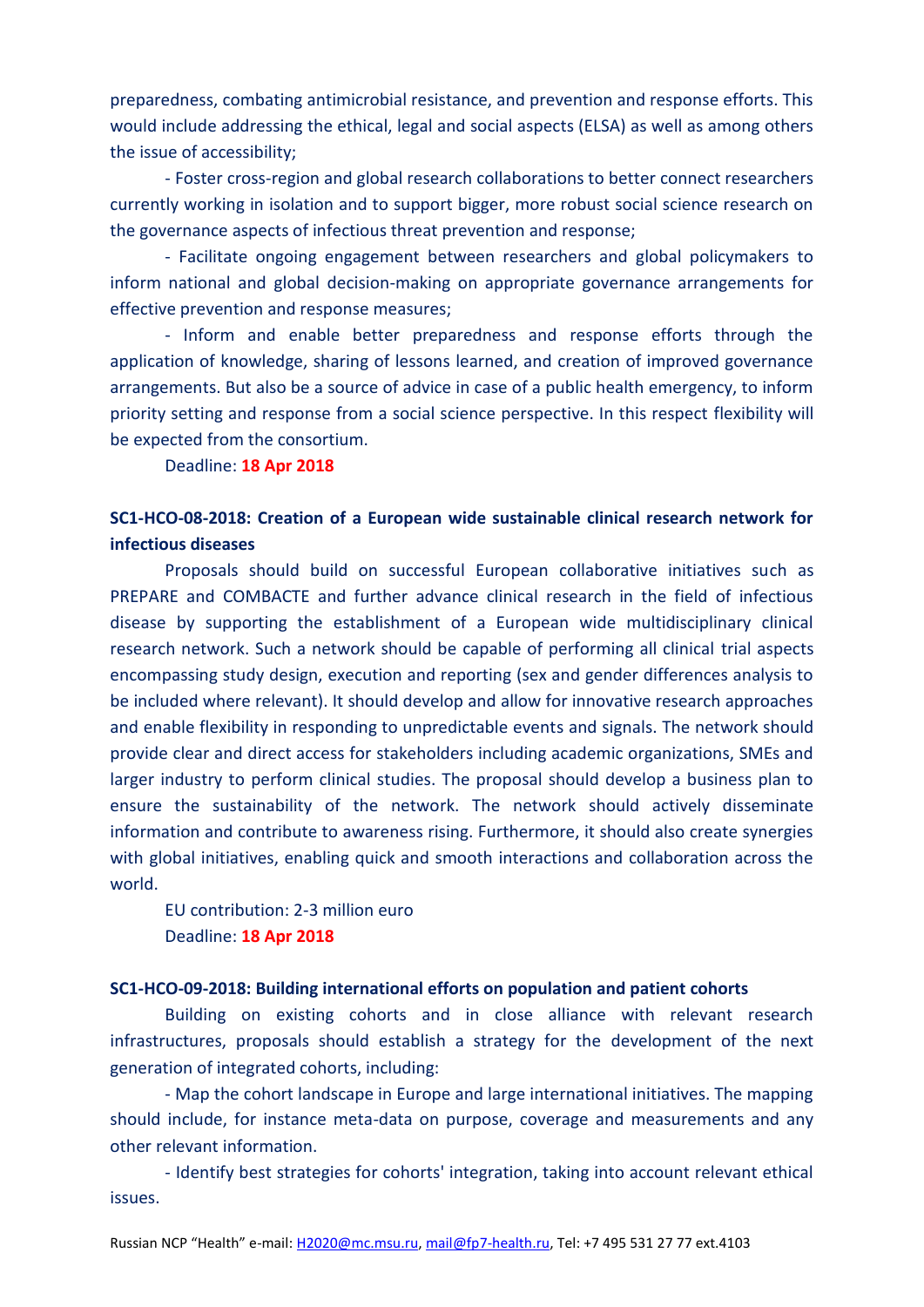- Promote the harmonisation of past and future data collection and provide recommendations on standards to improve future sample and data collection.

- Foster the inclusion of data emerging from new technologies (e.g. ICT, social platforms), new type of data (e.g. lifestyle, geographical, genetic, eHealth records) and exposure, including to new and emerging products (e.g. novel tobacco products, ecigarettes, waterpipes).

- Promote best practises to optimise access to existing and future cohorts.

- Contribute to define an international strategic agenda for better coordination of cohorts globally.

EU contribution: 1-2 million euro

Deadline: **18 Apr 2018**

# **SC1-HCO-10-2018: Coordinating European brain research and developing global initiatives**

Proposals should:

-Identify areas of neurosciences where the need for enhanced coordination of research communities into active clusters is particularly acute;

- Accelerate exchange between researchers in different European research initiatives to promote cooperation and to minimise fragmentation and duplication;

- Support the emergence of these clusters, facilitate links with research infrastructures and other major initiatives, in coordination with European Commission services, with the aim of sharing data and enhancing the exploitation of results, fostering new collaborations and identifying future research objectives;

- Identify and develop tools and support activities implemented by EU funded initiatives and infra-structures suitable to develop Open Science policy in the neurosciences by sharing and better utilisation of clinical data via IT platforms and also considering any relevant regulatory requirements and policies;

- Explore possibilities for broader scale cooperation at global level by fostering dialogue with researchers outside Europe in coordination with research funders around the world, in order to foster the global brain research agenda.

EU contribution: 1-2 million euro

Deadline: **18 Apr 2018**

## **SC1-HCO-11-2018: Strategic collaboration in health research and innovation between EU and China**

The objective of this action is to support networking between European and Chinese policy makers, programme owners and funders, with the following goals:

- To develop a sustainable platform between EU and China that will facilitate a constant dialogue on addressing common health R&I challenges.

- To identify health challenges, whose solution may benefit from closer bi-lateral and/or multi-lateral cooperation between EU and China, to facilitate and develop collaborative research initiatives between EU and Chinese stakeholders.

EU contribution: 0,8-1 million euro

Deadline: **18 Apr 2018**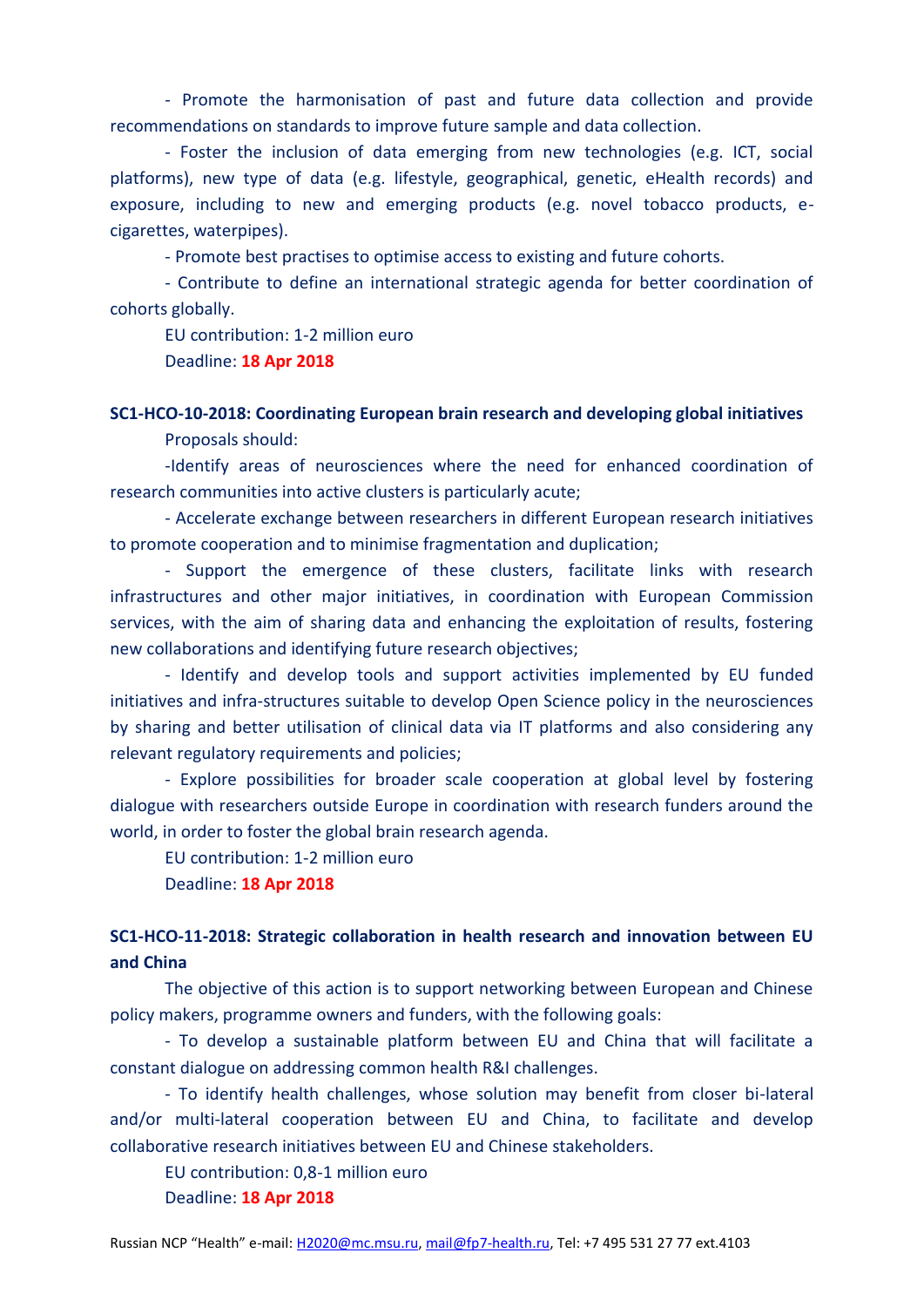#### **1.4. Innovative health and care systems - Integration of care**

*This priority will aim at developing effective, accessible and sustainable health interventions and integrated care systems. This aim is particularly relevant in the context of personalised medicine, management of chronic diseases and health promotion. It includes the further development of health technology assessment methods, and the evaluation of community- and population-based intervention strategies, both retrospectively and prospectively. It addresses also the dimension of new financing and business models, which will also require contributions from the disciplines of social sciences and humanities. This priority includes the integration of the care dimension by better coordinating primary and community care with the specific needs of the patient.*

*The expected impact of this priority is better evidence for the development of more sustainable and resilient health systems, including through better and more coordinated health technology assessment, resulting in increased access to quality care for everyone and better health promotion. It should also provide a path to implementation of integrated care programmes, and to strengthen the procurement communities and the links between the demand (care authorities) and supply (technology providers) sides.*

#### **SC1-BHC-22-2019: Mental health in the workplace**

Proposals should develop and implement intervention(s) that an employer/organization can take to promote good mental health and prevent mental illness in the workplace. These interventions can be newly developed or improvements on existing ones. They should address challenges in mental health in the workplace90 in the EU. The interventions should be assessed in terms of direct and indirect individual and collective health outcomes and cost- effectiveness, implementation facilitators and barriers.

Proposals should build on existing knowledge but may well go beyond. Comorbidities in mental and/or physical health should be addressed. Research should be multidisciplinary, including social sciences and the humanities. The stigma attached to mental ill health is important to consider as well as other social and cultural factors which may be relevant to improving the working environment. Mixed-methods research91 is encouraged. Proposals should involve key partners such as employers and employees in the private and public sector, policy makers, insurers, social partners and civil society in developing initiatives. Proposals should address relevant gender issues (e.g. gender equality at the workplace). Ethics and data protection aspects should be addressed where they are relevant.

EU contribution: 0,8-1 million euro

Deadline: **02 Oct 2018 (First Stage)**, 16 Apr 2019 (Second Stage)

### **SC1-BHC-23-2018: Novel patient-centred approaches for survivorship, palliation and/or end-of-life care**

Proposals should demonstrate, the effectiveness and cost-effectiveness of new, improved or specifically adapted pharmacological and/or non-pharmacological interventions to either relieve symptoms (e.g. pain) and suffering caused by life-threatening non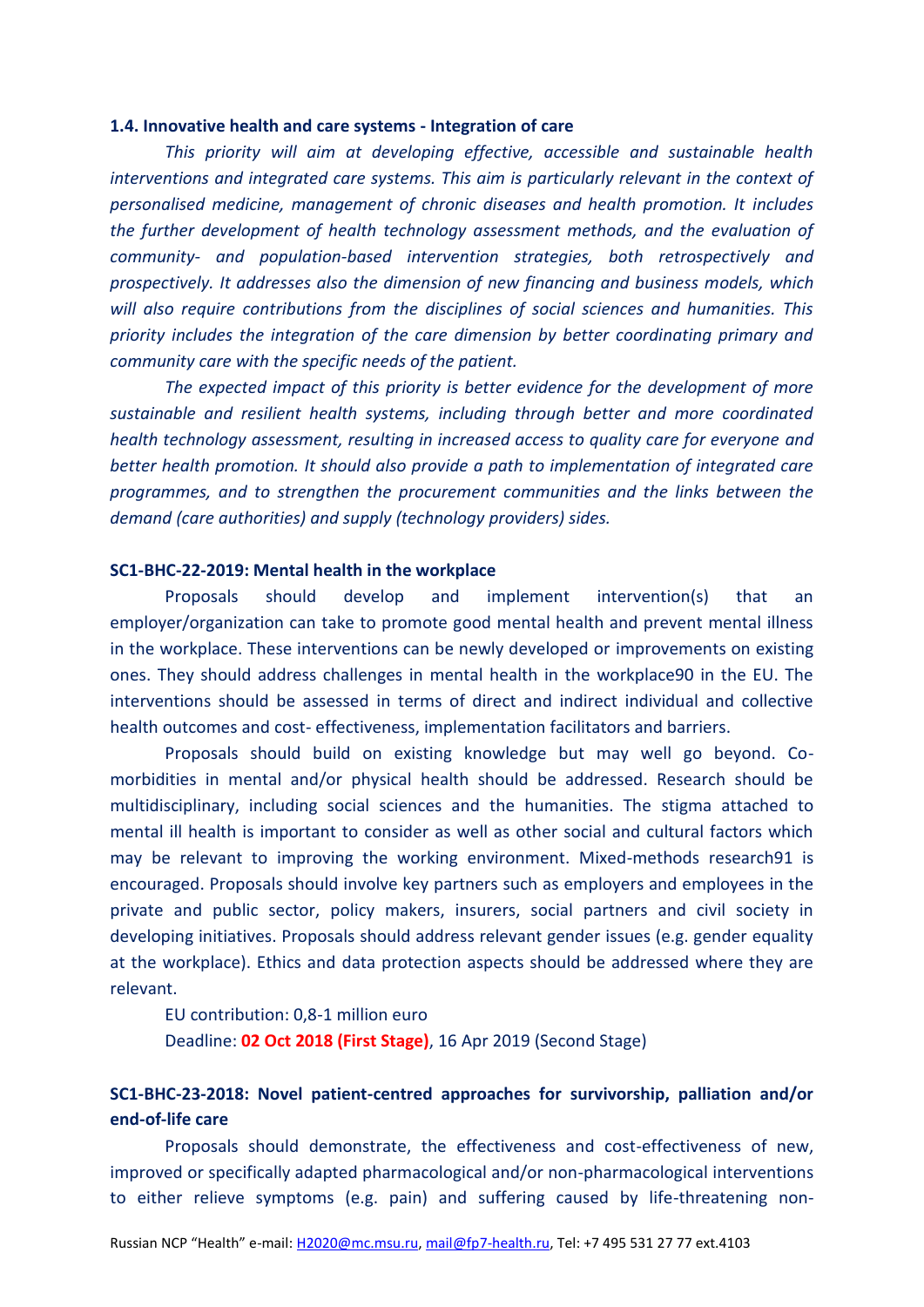communicable diseases (including disabilities), or serious late and long-term side effects of disease treatments in patients and survivors, or symptoms that occur at the end of life. Randomised clinical trials or observational studies of new or improved patient and/or family centred94 interventions, targeting children95 and/or adults, should be considered for this topic. Proposals should give a sound feasibility assessment justified by available publications or preliminary results.

Proposals should prove the feasibility of integrating the proposed interventions in current pain management, palliative and/or end-of-life and/or survivorship care regimes and healthcare systems across Europe while taking into account the complex human aspects which are necessarily managed by such regimes and systems.

The proposals should address sex, gender, age and socio-economic factors in health and any other factors (e.g. ethical, familial, cultural considerations, including personal beliefs and religious perspectives, etc.) that could affect health equity.

EU contribution: 3-4 million euro

Deadline: **18 Apr 2018**

# **SC1-BHC-25-2019: Demonstration pilots for implementation of personalised medicine in healthcare**

The pilot projects should demonstrate the benefit for individuals as well as the implementability and economic viability of personalised medicine approaches in real life healthcare settings. The pilots should be tailored to the needs of citizens, making use of a wide variety of data and proposing prediction, prevention or treatment solutions, focusing on diseases with high burden to society (taking due account of sex/gender differences) and including multi-morbidity conditions if relevant. The use of big data approaches and high performance computing is encouraged. Applicants should ensure coordination with national, regional or local authorities engaging in healthcare environments and should aim at linking different institutions (hospitals, other healthcare facilities, public health authorities, payers etc.). The pilot projects should engage partners in regions or cities having adopted or that are in advanced planning for introducing PM approaches. Patient representatives as well as partners from countries that are in the process of upgrading their healthcare systems should be involved, ensuring a wide European dimension. Applicants should address the health economic, ethical, legal and societal aspects of the proposed action. Taking into account the advances already achieved for PM approaches in cancer and rare diseases, projects with primary focus on these diseases are excluded from the scope of this topic.

EU contribution: 18-20 million euro

Deadline: **02 Oct 2018 (First Stage)**, 16 Apr 2019 (Second Stage)

#### **SC1-BHC-26-2018: HTA research to support evidence-based healthcare**

Proposals should develop new or improved methodological approaches and frameworks, and foster methodological consensus-building

Deadline: **18 Apr 2018**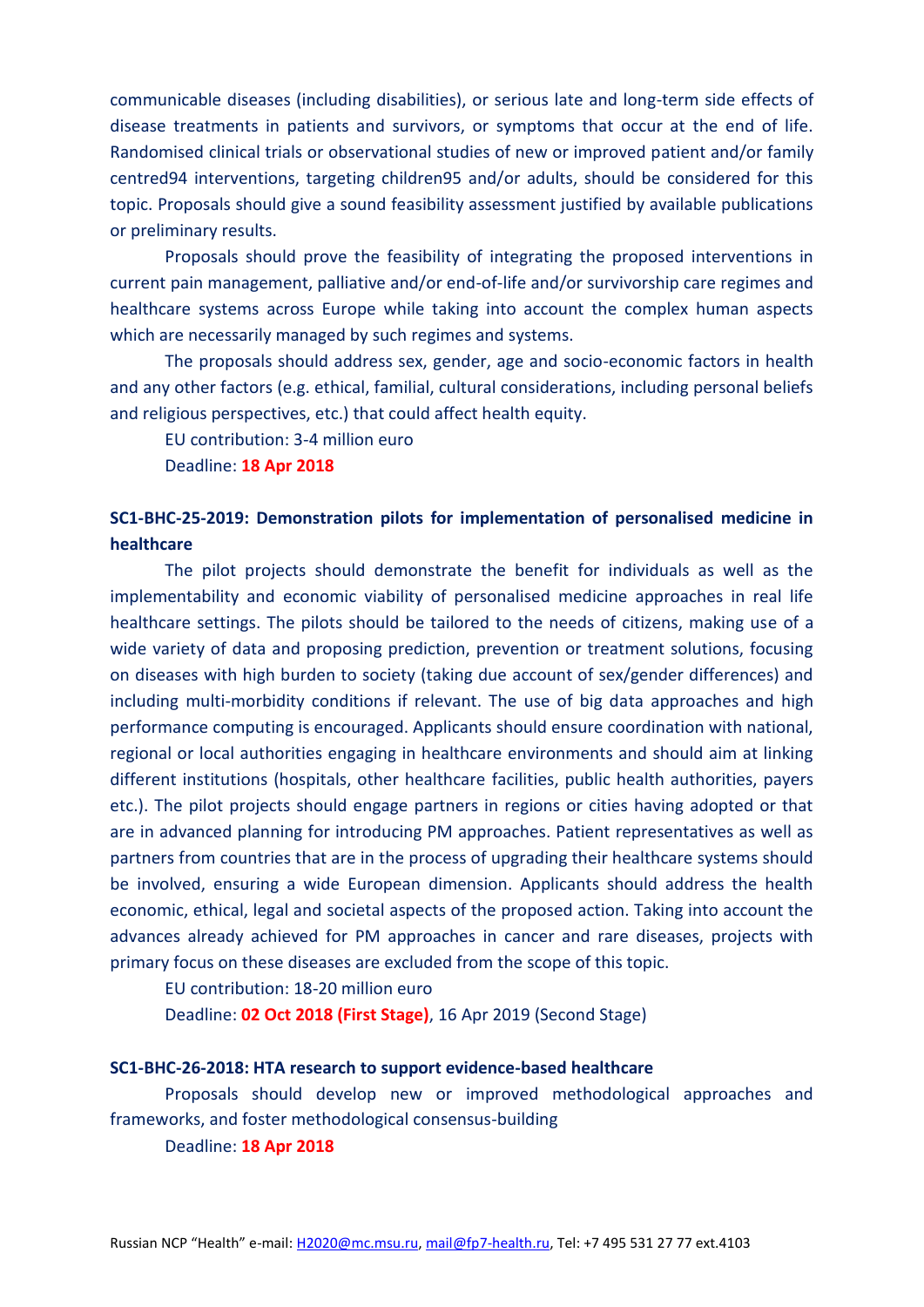### **SC1-HCO-12-2018: Innovation in healthcare - a CSA towards using pre-commercial procurement and public procurement of innovative solutions in healthcare systems**

The objective of this coordination and support action (CSA) is to create a Europe-wide consortium of healthcare providers and public procurers in the health and social care sector that define together unmet procurement needs to implement innovative solutions in healthcare.

Deadline: **18 Apr 2018**

# **1.5 Decoding the role of the environment, including climate change, for health and wellbeing**

*This priority will assess the impact of environment (i.e. factors external to the human body and to health and healthcare systems, including climate change) on health and wellbeing, and the related socio-economic impacts. This priority will address three main items: (i) the development of new testing and screening methods to identify endocrine disrupting chemicals; (ii) the development of the 'human exposome', allowing the assessment of the totality of the life-long environmental influences that individuals are exposed to and their health impacts; (iii) the development of a European environment and health research agenda for the future. This priority contributes to the Ostrava Declaration on Environment and Health and the EU chemical and other sectoral policies. Where appropriate, this priority will build on existing results from projects funded under previous EU research framework programmes and create links to the European Human Biomonitoring Initiative.* 

# **SC1-BHC-27-2018: New testing and screening methods to identify endocrine disrupting chemicals**

New and improved approaches are needed to increase the quality, the efficiency and the effectiveness of existing methods to meet demanding and evolving regulatory requirements worldwide. In consultation with relevant regulatory bodies, research should improve and harmonise screening and testing protocols/strategies and hazard/risk assessments by developing better and faster tools, test methods or models, including in vitro and in vivo tests, high-throughput and in silico methods (e.g. QSAR), potentially combined with research on adverse outcomes pathways. For in vitro tests, appropriate coupling of their results to human health effects should be ensured. Information is also needed as regards how epidemiological and field monitoring data, which are also to be considered as data sources in a regulatory context, can be used to gain information about possible associations between levels of exposure to specific chemicals and ED-related effects. Focus should be on the most urgent regulatory needs, e.g., methods addressing the thyroid axis, developmental neurotoxicity, metabolic disorders, female reproduction and non-genotoxic carcinogenicity. Proposals should involve, in addition to academic researchers, regulatory agencies and other actors as appropriate. Proposers should consider sex and gender analysis when relevant. International cooperation is essential. Proposals are required to describe how they will contribute to ongoing international ED related activities (e.g. OECD work, EU level databases), including decision schemes under development. To speed up regulatory uptake of tests, validation is an essential step to be included in the proposals.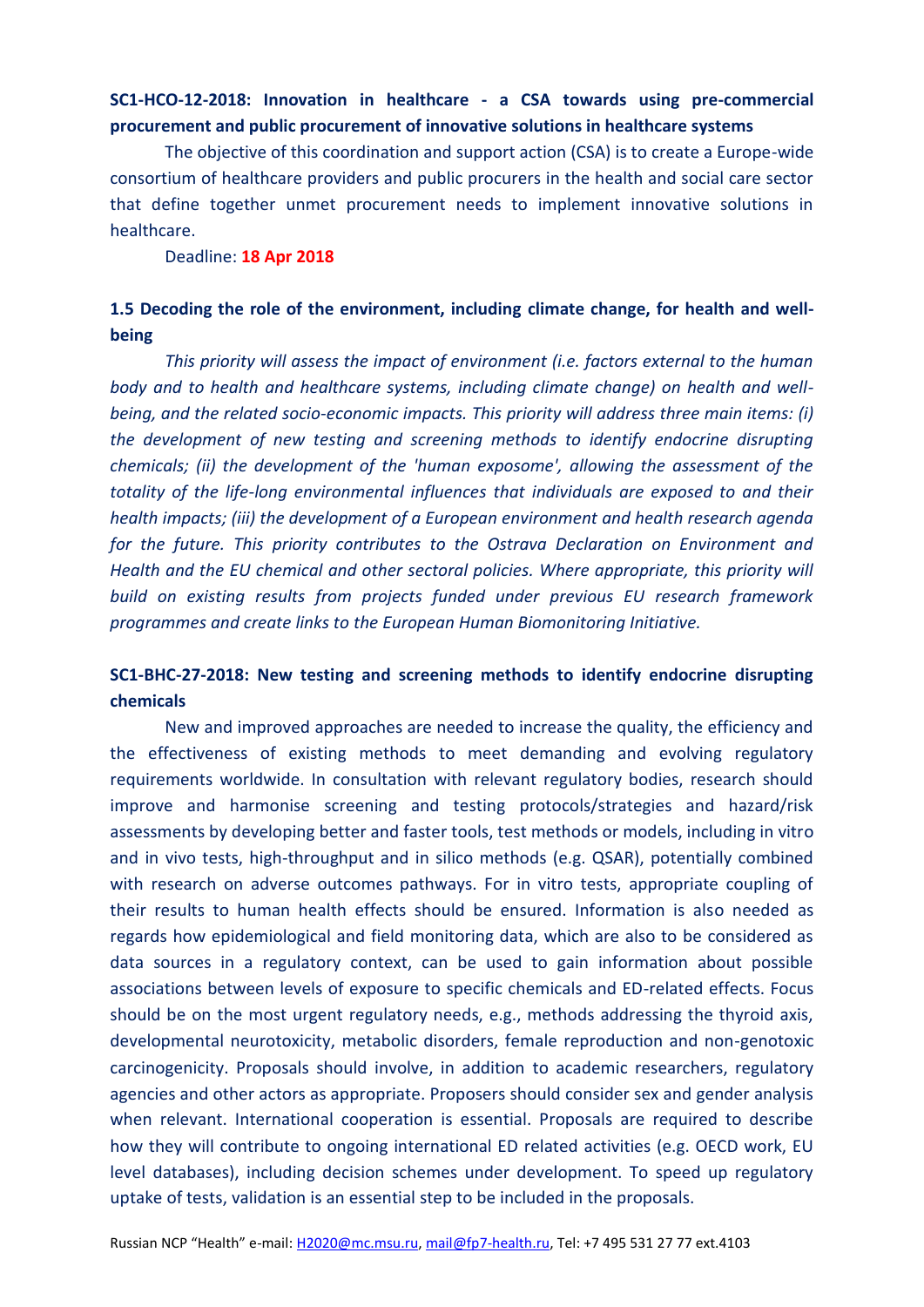#### Deadline: **18 Apr 2018**

# **SC1-HCO-13-2018: Setting the priorities for a European environment, climate and health research agenda**

The aim is to establish a research/policy coordination group consisting of relevant science and policy actors in environment and health from H2020-funded activities and national/EU regulatory bodies as well as relevant international actors. The objective is to identify proactively key policy areas requiring scientific support for environment, climate change and health related issues in the next decade and develop a European medium-term research and innovation strategy and agenda covering key research and policy aspects – from causality research and new technologies and approaches to evaluation of socioeconomic impacts of environment and health problems and preventive actions, also in occupational settings. In addition to this strategy, a set of guidelines, agreed by the stakeholder community, reflecting the current state-of-art for health impact and risk assessment of environmental factors applicable across key sectors, should be developed. The action is invited to structure its work in an inclusive way, ensuring the engagement of all stakeholders including from European countries with less developed environment and health research and policy. The proposal should contain a clear work plan for 3 years, but be open for modifications required to meet the needs of the relevant policy processes (e.g. development of the next EU research framework programme, WHO environment and health process).

#### Deadline: **18 Apr 2018**

### **Call - Digital transformation in Health and Care**

*This call aims at supporting the management of health and wellbeing while empowering the participation of citizens and facilitating the transformation of health and care services to more digitised, person-centred and community-based care models, thereby enabling better access to healthcare and the sustainability of health and care systems. It is relevant to the Commission priorities 'A new boost for jobs, growth and investment' and 'A connected Digital Single Market', as well as to the European Cloud Initiative and the European Free Flow of Data Initiative. It will contribute to maximising the potential of the digital economy in the health and care sectors aiming at sustainable development to the benefit of society, environment and citizens. This call will address eHealth, mobile health (mHealth) and Information and Communication Technologies (ICT) for Active and Healthy Ageing.*

# **SC1-DTH-03-2018: Adaptive smart working and living environments supporting active and healthy ageing**

Proposals should develop and validate digitally enabled adaptive services and solutions 120 leading to smart work environments for older adults, supporting them to remain actively involved in professional life, helping them to sustain and renew their work and personal life related skills and support independent active and healthy lifestyles while taking into account reduced capabilities due to age-related health risks and conditions.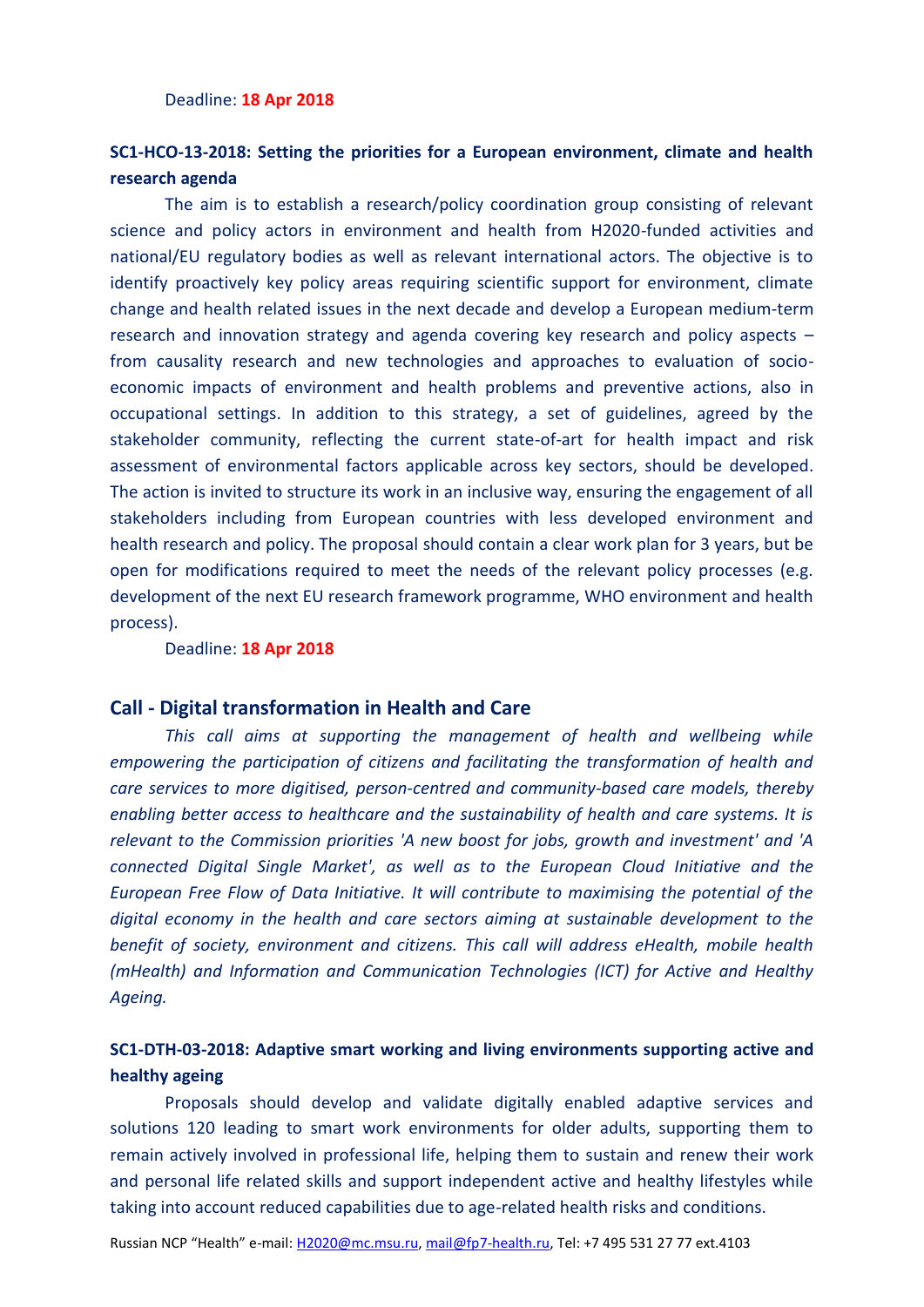Proposals should be based on trans-disciplinary research, involving behavioural, sociological, psychological, medical and other relevant disciplines, including gender and cultural aspects.

Proposals should convincingly describe the planned progress beyond state of the art in development and integration of unobtrusive, adaptive solutions for age-friendly living and working environments, addressing the needs of employees in specific and various sectors and workplaces.

Deadline: **24 Apr 2018**

# **SC1-DTH-07-2018: Exploiting the full potential of in-silico medicine research for personalised diagnostics and therapies in cloud-based environments**

Proposals are expected to develop and validate software tools and devices for diagnostic or treatment based on computational modelling and simulation applied in biology and physiology. The solutions should enable decision making in complex situations and contribute to a more precise and personalised management of diseases in order to reduce the burden of non-communicable diseases, such as cancer.

#### Deadline: **24 Apr 2018**

# **SC1-DTH-08-2018: Prototyping a European interoperable Electronic Health Record (EHR) exchange**

The focus is on developing and testing an extensible, secure and interoperable platform in compliance with the General Data Protection Regulation130 and the Network and Information Systems directive131. The work should include the development of a European prototype implementation with embedded security and large scale testing and validation in a set of use cases with demonstrated relevance for citizens' health and with involvement of citizens, hospitals, medical doctors, pharmacies and health professionals across Europe. Health authorities should be involved in the relevant parts of the proposed work.

#### Deadline: **24 Apr 2018**

#### **SC1-DTH-10-2019-2020: Digital health and care services**

Support the health and care service provider to procure the development, testing and implementation of digital services and communication concepts that can facilitate the transition to integrated care models across health and social services and country-specific cross-institutional set-ups, including decentralised procurement environments andcollaboration across institutions. Key challenges that could be addressed are patient empowerment, self-management, patient safety, patient involvement, chronic disease management, diagnosing, home-care logistics, hospital logistics, skills and independent living. These challenges could be addressed by applicable ICT domains e.g., telemedicine, mHealth, IoT, shared open source IT-based platforms, etc. as will be defined in the market consultation process. This should result in early adoption and demonstration of the potential for scaling-up the services and positive impact with evidence of appropriate incentives of various actors.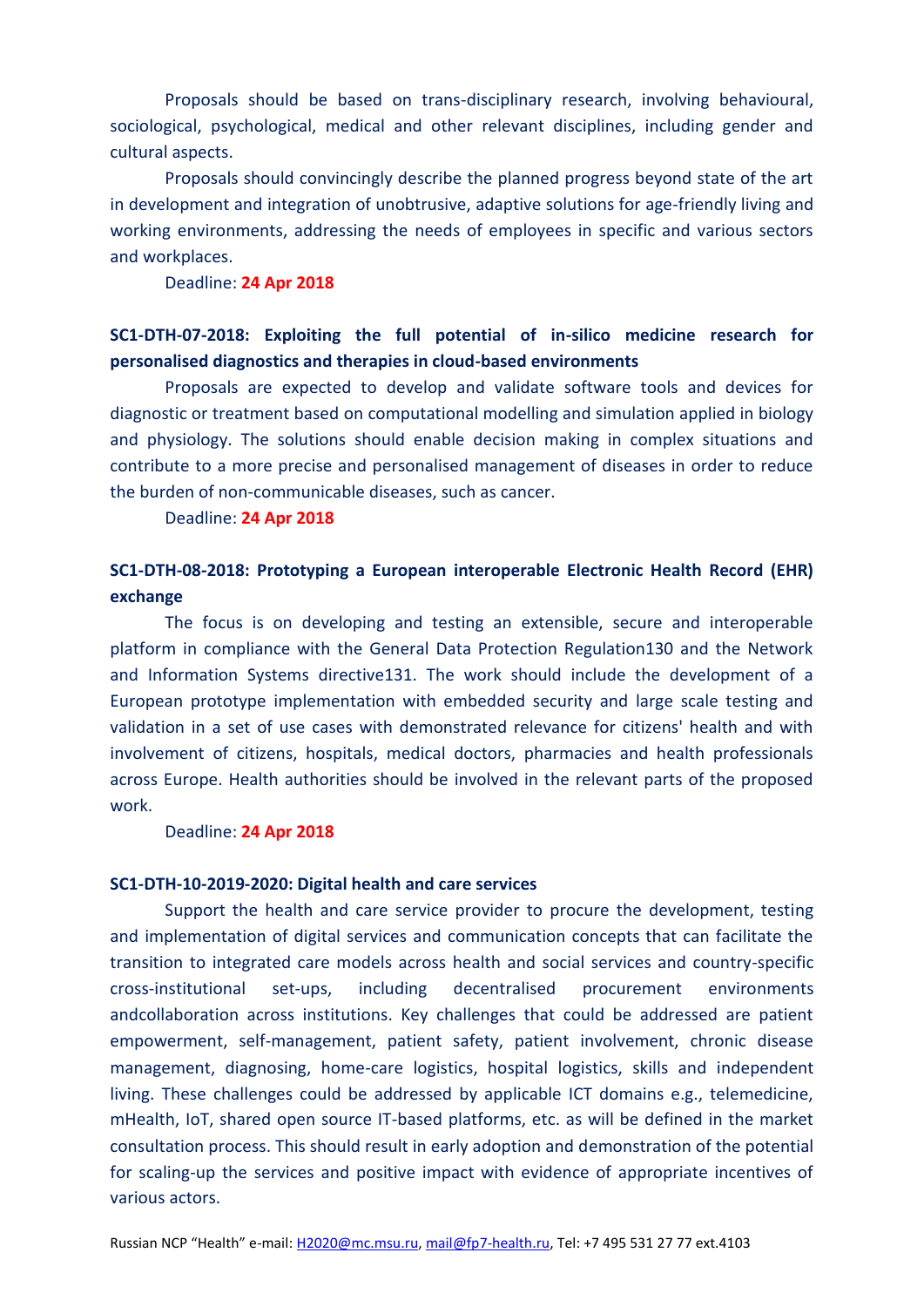#### Deadline: **14 Nov 2018**

# **SC1-HCC-01-2018: Supporting investment in smart living environments for ageing well through certification**

The action will consolidate knowledge from related projects and initiatives to identify the most appropriate scheme for harmonisation, certification, approval labelling or other forms or reliable identification of adequate smart living environments for ageing well, including indicators and good practices.

In a coordinated effort with relevant R&I projects, national initiatives and other stakeholders (among them national schemes, procurers, civil society representatives, certification and regulation & standardisation bodies, building and ICT industry), the scheme should be developed and agreed for adoption.

Deadline: **24 Apr 2018**

# **SC1-HCC-03-2018: Support to further development of international cooperation in digital transformation of health and care**

The action should develop and deliver a roadmap for international cooperation which outlines key relevant research and innovation areas in digital solutions and services for active and healthy ageing. The selection of topics and potential funding schemes should be based on a clear methodology which also takes into account the European added value and identifies relevant existing and emerging initiatives which can form the basis for such a cooperation. The action should also ensure that relevant stakeholders are engaged during the process through regional and international workshops and a set of communication and dissemination actions.

Deadline: **24 Apr 2018**

# **SC1-HCC-04-2018: Digital health and care services – support for strategy and (early) adoption**

Create favourable framework conditions for cross-border Communities of Practise (CoP) and create a network that will assist the health & care research and innovation ecosystems in taking investment decisions on future procurement of research and innovation and, eventually, on (large scale) deployment of eHealth systems and new care delivery models. The network should support existing ecosystems, create capacities, promote, co-ordinate, collaborate with other innovation accelerators and investors, and focus on adoption and scale of health innovation European wide. To facilitate sufficient knowledge brokerage all appropriate actors in the innovation chain and systems should be engaged

The consortium should represent a well-designed network of procurers and demand side actors e.g., European regions, national care authorities, NGOs, patient and consumer organisations that have proven experience in the field and the capacity to engage and consult objectively all relevant actors. The consortium should also connect to investors, National Promotional Banks and Economic Development Agencies.

#### Deadline: **24 Apr 2018**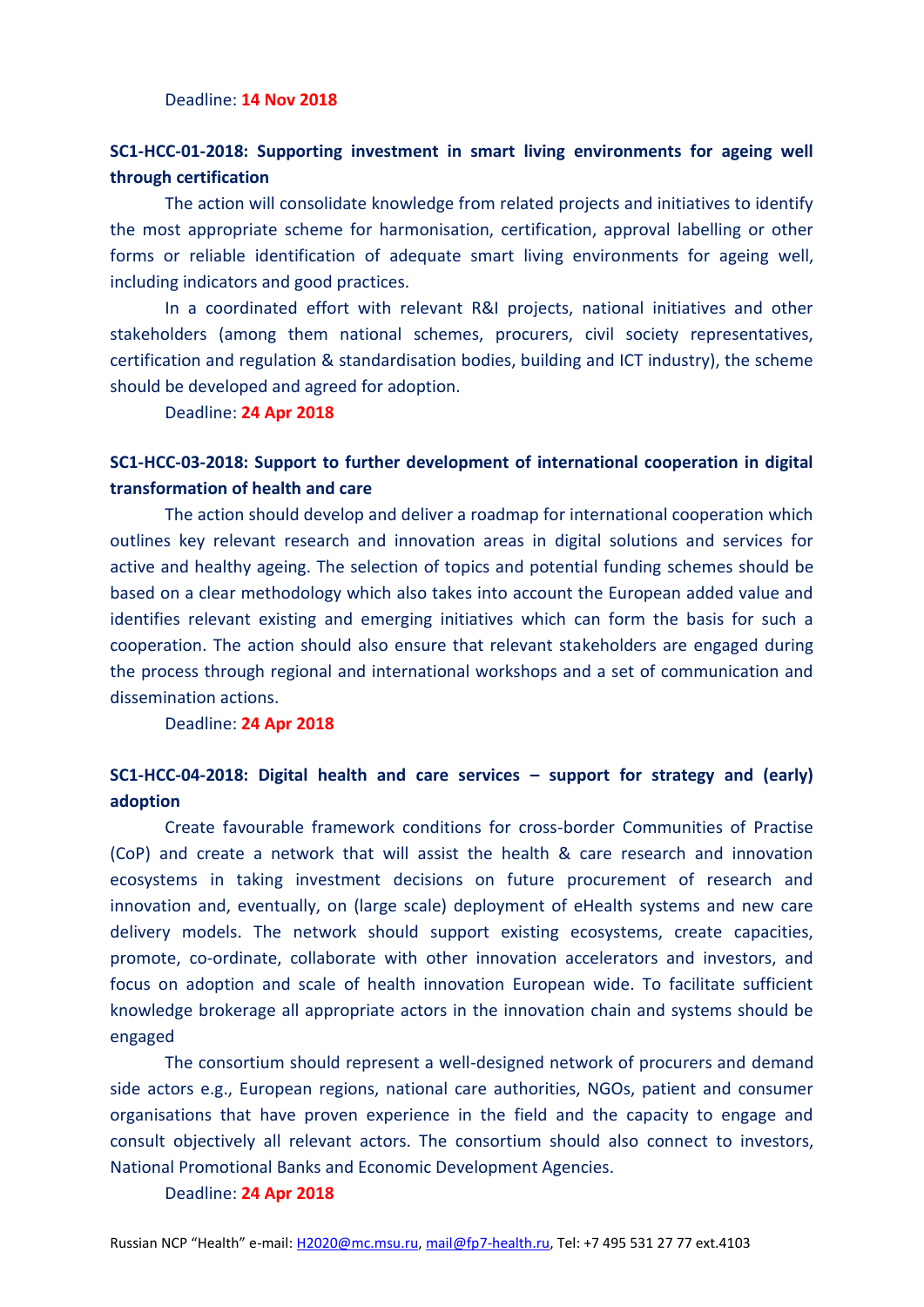# **SC1-HCC-05-2018: Support to a Digital Health and Care Innovation initiative in the context of Digital Single Market strategy**

The action should address the activities indicated below, in close coordination with European Commission services, while considering the coordination activities and programs mentioned above, relevant projects and actions supported by the EU, and other relevant initiatives.

Deadline: **24 Apr 2018**



**Joint competitions of the Russian Foundation for Basic research (RFBR) and Austrian Science Fund (FWF)**

**The objective of this competition is to welcome projects on basic scientific research and to grant financial support for prospective research projects that are conducted by individuals** 

**from Russia and Austria in the field of "Biology and medical sciences".**

Project duration - 3 years.

Russian participants and Austrian parties should agree on the content and the name of the studies, and submit their projects **by February 1, 2018.**

[http://www.rfbr.ru/rffi/ru/contest/o\\_1930312](http://www.rfbr.ru/rffi/ru/contest/o_1930312)



**Joint Russian-French initiative research projects competition of the Russian Foundation for Basic research (RFBR) and Centre National de la Recherche Scientifique (CNRS)**

**The aim of the competition is to grant financial support for initiative research projects being conducted by Russian and French scientists in frames of international associated laboratories and international scientific associations.** 

The Competition supports basic research projects being conducted by joint Russian and French scientific teams in frames of international associated laboratories and international scientific associations.

Russian and French scientists, supervisors of the joint project, must agree in advance on the name and content of their applications and submit the applications to RFBR (Russian) and CNRS (French).

Project duration  $-1.2.3$  or 4 years. **Call deadline – 13.02.2018.** RFBR: [http://www.rfbr.ru/rffi/ru/contest/o\\_2041715](http://www.rfbr.ru/rffi/ru/contest/o_2041715) CNRS: <http://www.cnrs.fr/derci/spip.php?article883&lang=en>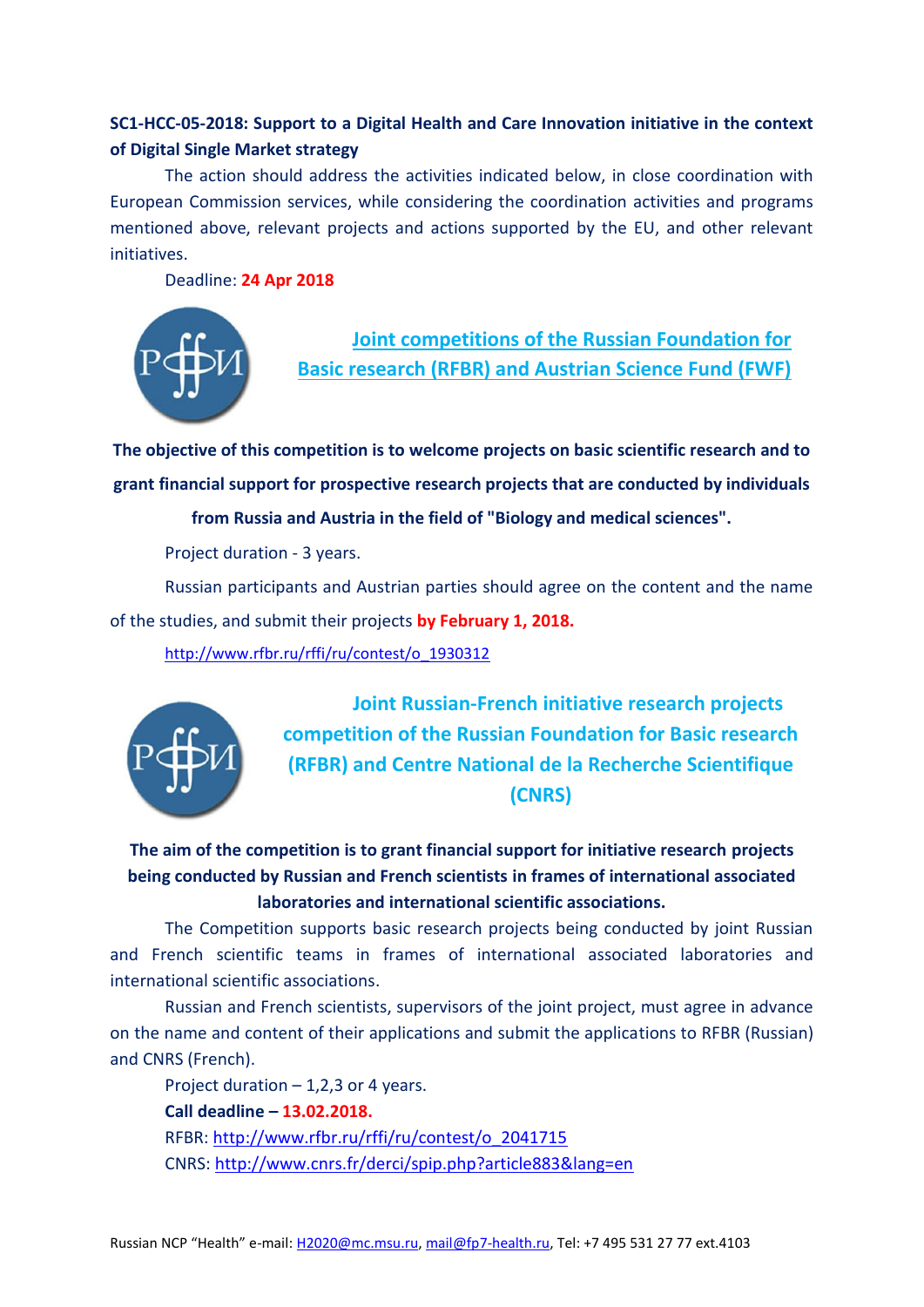

**Joint initiative research projects competition of the Russian Foundation for Basic research (RFBR) and the German Research Foundation (DFG)**

Competition objectives: Financial support for both Russian and German researchers in their joint initiative scientific activities.

The Competition supports basic research projects being conducted by joint Russian and German scientific teams in the area of Biology and Medical Sciences.

Russian and German scientists, supervisors of the joint project, must agree in advance on the name and content of their applications and submit the applications to RFBR (Russian) and DFG (German Research Foundation).

Russian scientists submit the application after the registration of German team's project in DFG. The number of German application must be sent to RFBR.

The duration of the joint initiative research project is 1, 2 or 3 years.

The name of the project must be the same for both Russian and German application. Applicants are welcome to submit their applications **till March 01, 2018.** RFBR: [http://www.rfbr.ru/rffi/ru/classifieds/o\\_2054325](http://www.rfbr.ru/rffi/ru/classifieds/o_2054325)

DFG:

[http://www.dfg.de/en/research\\_funding/announcements\\_proposals/info\\_wissenschaft\\_17\\_91/inde](http://www.dfg.de/en/research_funding/announcements_proposals/info_wissenschaft_17_91/index.html) [x.html](http://www.dfg.de/en/research_funding/announcements_proposals/info_wissenschaft_17_91/index.html)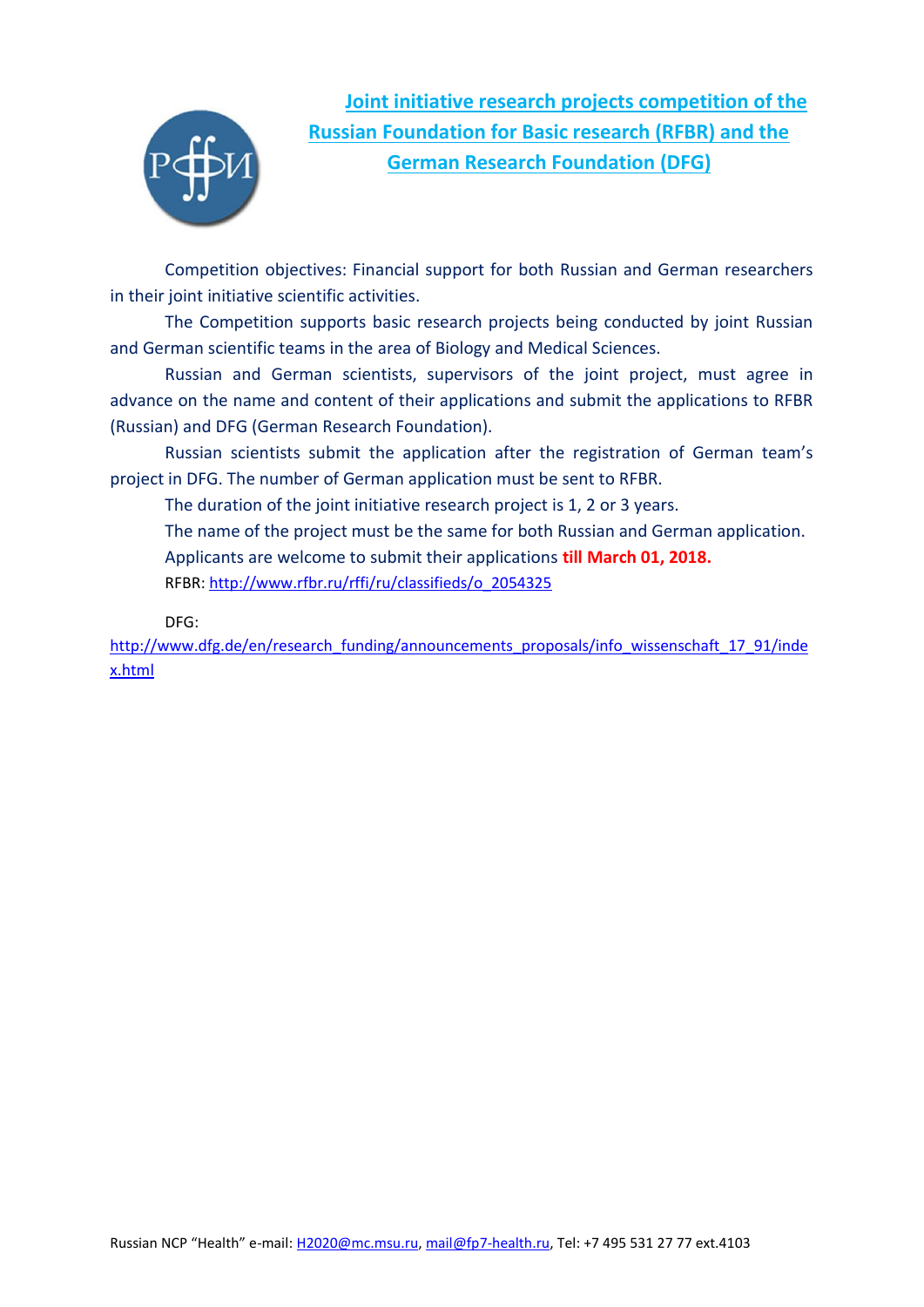### **Events**



**XII International congress on reproductive medicine**

Date: 16-19 January 2018

Location: Moscow, Russia

Web-site[: http://reproductive-congress.ru/english.php](http://reproductive-congress.ru/english.php)



3 - 5 OCTOBER  $\odot$  Monomrocom  $\frac{1}{2}$  018

**Russian Congress of Laboratory Medicine** Date: 03-05 October 2018 Location: Moscow, Russia Web-site[: http://congress.fedlab.ru/eng/](http://congress.fedlab.ru/eng/)

| <b>Expocentre Fairgrounds</b>   | <b>28th International Exhibition</b>                              | $\mathbf{R}$<br>Š                                                          |
|---------------------------------|-------------------------------------------------------------------|----------------------------------------------------------------------------|
| $12+$                           | Health Care,<br><b>Medical Engineering</b><br>and Pharmaceuticals | <b>ZDRAVO</b><br><b>OKHRANENIYE</b><br>$03 - 07.12$<br>8<br>$\overline{O}$ |
| <b>Russian Health care Week</b> |                                                                   |                                                                            |
| Date: 03-07 December 2018       |                                                                   |                                                                            |

Location: Moscow, Russia

Web-site[: http://www.zdravo-expo.ru/en/](http://www.zdravo-expo.ru/en/)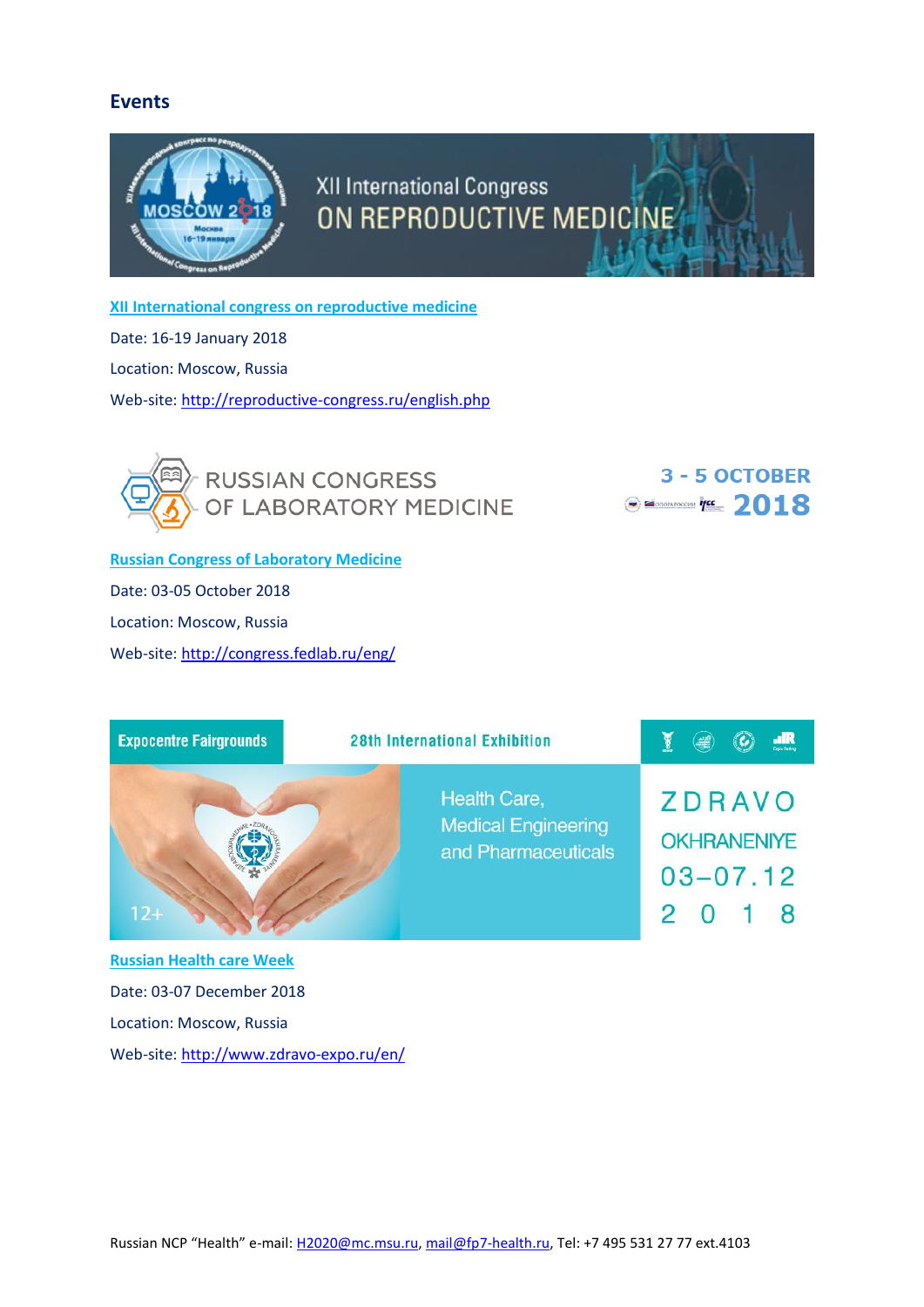# **Research Cooperation**



**Novosibirsk Tuberculosis Research Institute (NTRI)** Homepage: <http://nsk-niit.ru/en/>

The Novosibirsk Tuberculosis Research Institute (NTRI) has been organized in 1943 and is the only Federal TB Control Center behind the Urals .

NTRI area of expertise: scientific research, organizational and methodological work, clinical and advisory health care, as well as the fulfillment of the state assignments for epidemiological TB monitoring in the Siberian and Far Eastern Federal Districts for the national and international TB control programs.

Since 2010, Novosibirsk TBRI is a WHO Collaborating Centre for Training in the fight against multidrug resistant tuberculosis.

The Institute provides the clinical diagnostics and treatment of pulmonary and extrapulmonary tuberculosis by application of the full range of modern medical technologies in the field of laboratory and radiology diagnostics, surgery, endoscopy, bronchology and in urology.

The Institute participates in international scientific and epidemiological studies actively and successfully with the financial support of governmental, international and nongovernmental organizations and foundations.

The Novosibirsk TB Research Institute employs 305 people. Among scientists and doctors working at the institute, there are many leading experts in their fields with a high reputation among Russian and international TB specialists.

8 NTRI experts have a degree of Doctor of Medical Sciences, 17 poses a degree of Candidate of Medical Sciences, 3 employees awarded with the title "Honored Physician of Russia."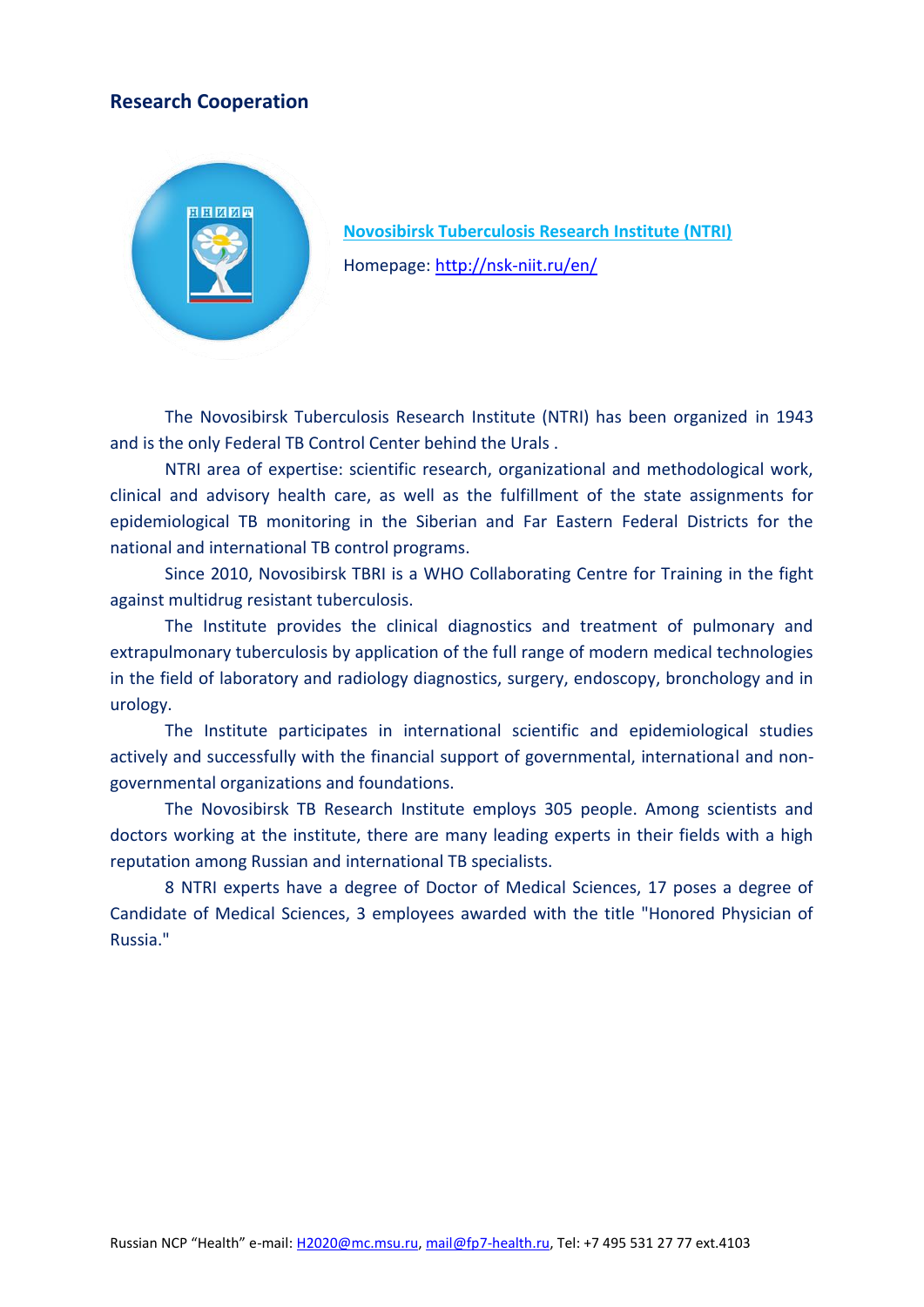

### NOVOSIBIRSK STATE MEDICAL UNIVERSITY

### **Novosibirsk State Medical University**

Homepage: <http://en.ngmu.ru/>

The Novosibirsk State Medical University is known for its research programs in medicine, biology, pharmacy, sociology, psychology and philosophy.

Most of NSMU research projects are traditionally performed in collaboration with institutes of the Russian Academy of Medical Sciences (Siberian Branch) and the Russian Academy of Sciences (Siberian Branch). Projects that can potentially benefit public health care practices are given top priority.

NSMU offers PhD programs in 13 different disciplines.

All the scientific and educational achievements of the university are reflected in the University's Electronic Journal "Medicine and education in Siberia". The Journal aims to create, support and develop common information space in the fields of medicine, biology, pedagogics, pharmaceutics, sociology, philosophy, economics and psychology with the use of high technologies as well as to develop and deepen the medical contacts and to exchange the information of the up-to-date technologies in the medical and educational spaces.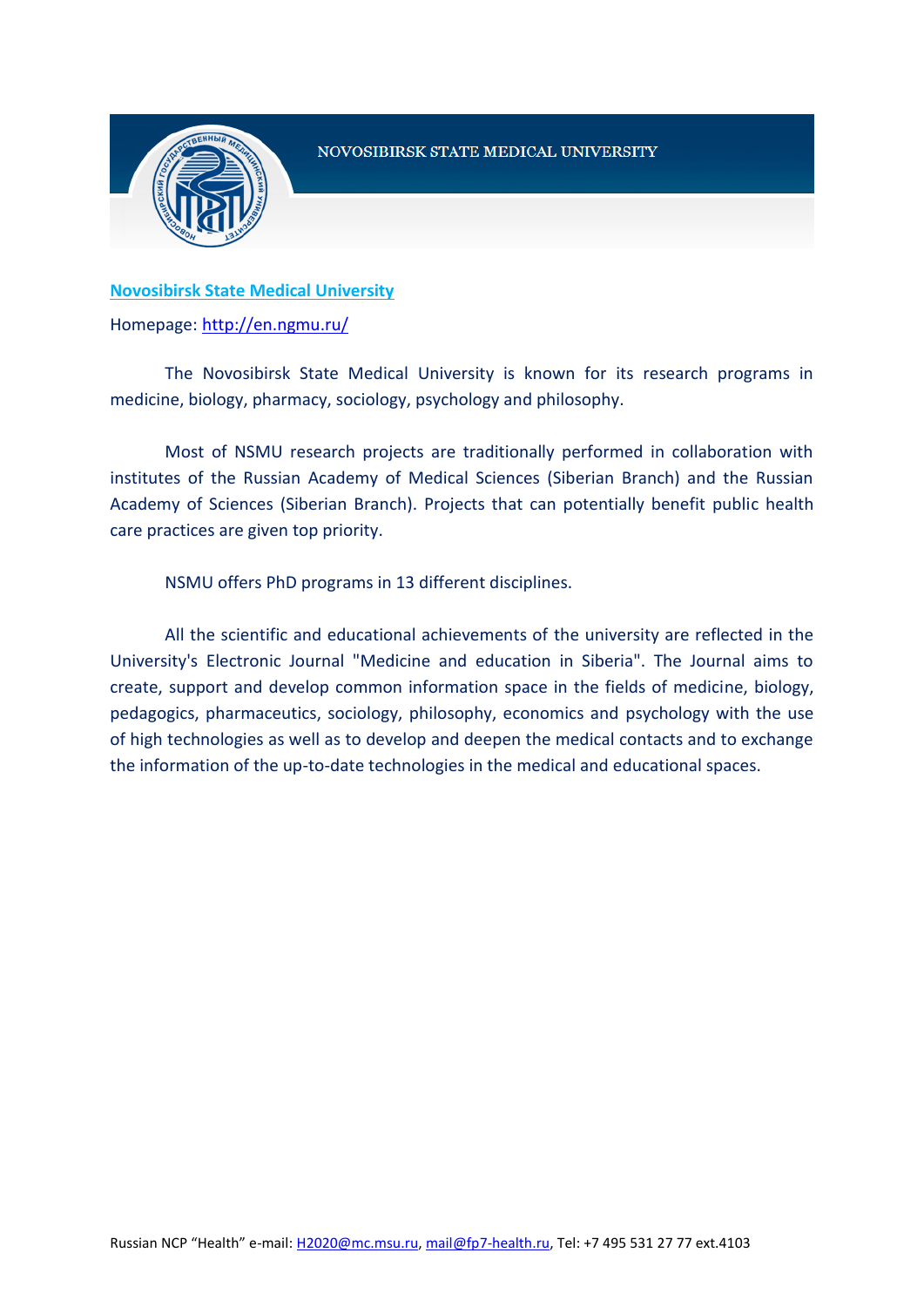

**North-Western State Medical University named after I.I. Mechnikov**

Homepage: <http://szgmu.ru/eng/>

North-Western State Medical University named after I.I.Mechnikov was formed on October the 12-th, 2011, as a result of merger of two oldest educational medical institutions in Russia - Saint-Petersburg Medical Academy of Postgraduate Studies and Saint-Petersburg State Medical Academy n. a. I.I. Mechnikov.

The activity of the University is based on cooperation and coordination of educational, clinical and scientific activity. It makes possible to prepare competent specialists, who possess up-to-date knowledge and are able to use it in practice.

Diagnostic and clinical work at Mechnikov University is managed in 6 own clinics, which capacity is 1645 beds and include 25 clinical specializations. Clinical subdivisions of the University provide high-skilled medical help to 40000 patients at hospital and about 300000 outpatiently yearly.

The research work at Mechnikov University is conducted in accordance with recent scientific development directions of biomedical sciences. Considerable attention is paid to studies in the field of health protection and sanitary and epidemiological welfare of population. The long-term strategy is focused on effective transfer of fundamental and applied scientific action results and on building supportive scientific-educational environment, what will make possible to prepare specialist of highest qualification.